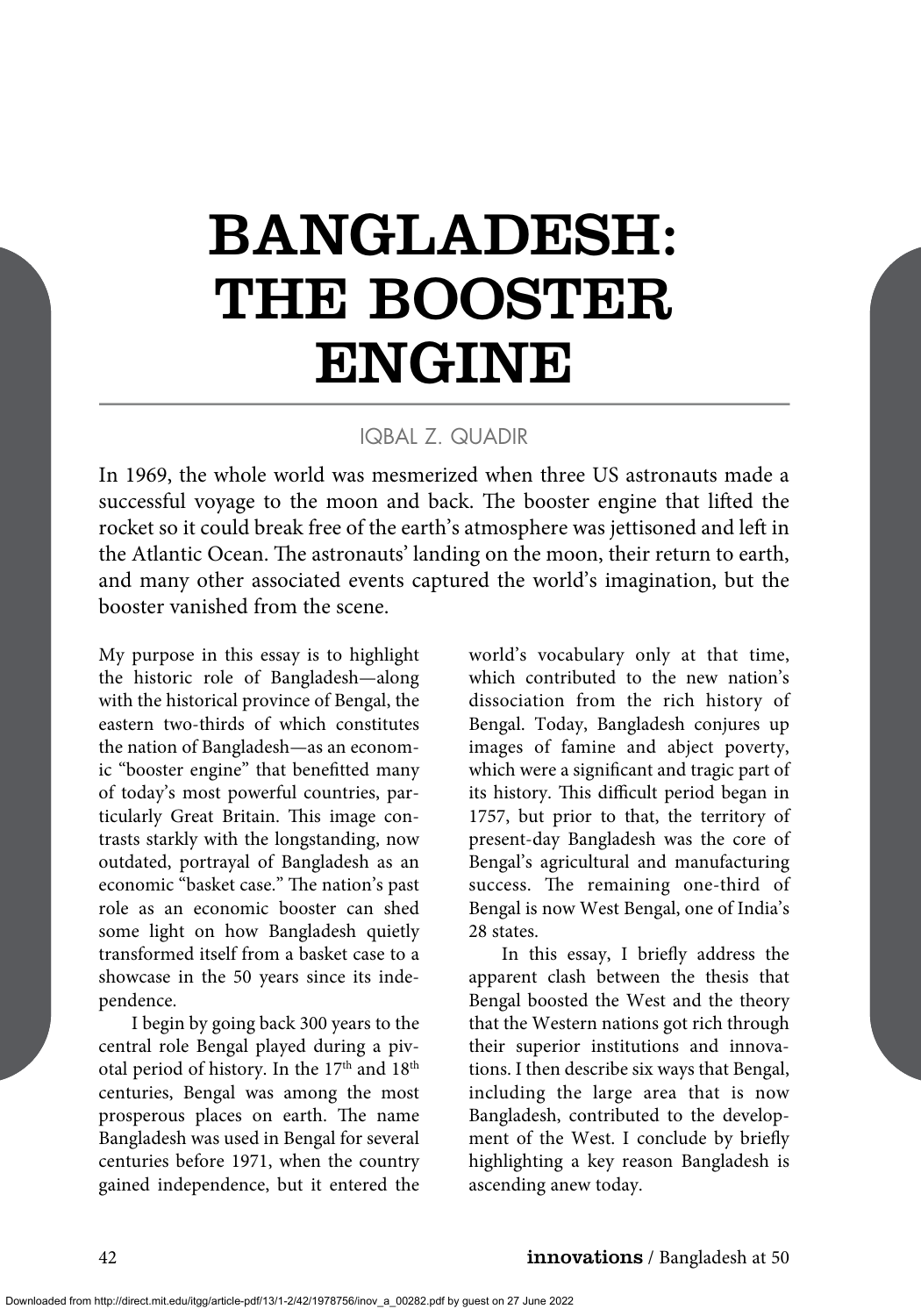# ON THE CONSENSUS VIEW OF THE WEST'S PROGRESS

Among Western historians and economists, the consensus view is that the West grew rich due to its distinct institutions of property rights and its capacity for innovation. Institutions of property rights refers to the rule of law wherein an economic producer can generally be assured that the value he or she creates will not be forcibly taken away. For example, Nobel laureate Douglass North (1990) famously asserted in his seminal work, *Institutions, Institutional Change and Economic Performance,* that

the central puzzle of human history is to account for the divergent path of historical change. How have societies diverged? . . . The answer hinges on the difference between institutions and organizations and the interactions between them that shape the direction of the institutional change. Institutions, together with the standard constraints of economic theory, determine the opportunities in a society. Organizations are created to take advantage of those opportunities, and, as the organizations evolve, they alter institutions. (6-7)

More recently, in their widely acclaimed book *Why Nations Fail,* Daron Acemoglu and James Robinson (2012) explained the success or failures of nations based on inclusive or extractive political institutions. They state that "England was unique among nations . . . [that established] institutions that would have profound implications not only for economic incentives and prosperity, but also [for] who would reap the benefits of prosperity" (102). They continue: "Countries become failed states . . . because of the legacy of extractive institutions, which concentrate power and wealth in the hands of those controlling the state, opening the way for unrest, strife, and civil war" (376).

I concur that the West, particularly Holland and Great Britain, gradually developed such institutions more effectively than the rest of the world, beginning roughly 800 years ago. Examples first emerged in Great Britain around 1180, when Common Law was introduced, followed by the Magna Carta in 1215, a document that played an important role in curtailing arbitrary monarchical power. These gave rise to clearer property rights, an ever-stronger Parliament, and further curtailment of arbitrary power. These political developments, combined with commercial progress, led

#### ABOUT THE AUTHOR

**Iqbal Z. Quadir** is a Senior Fellow at Harvard's Kennedy School of Government. He founded Grameenphone Limited in Bangladesh in the 1990s, an enterprise that now serves 80 million mobile phone subscribers. In 2007, he founded and directed the MIT Legatum Center for Development and Entrepreneurship. As an MIT professor of practice, Quadir taught and mentored about 200 MIT students to pursue entrepreneurial careers in low-income countries. Since 2001, Quadir has taught at Harvard and MIT and has lectured at numerous other universities.

#### © 2021 Iqbal Z. Quadir

**innovations** / volume 13, number 1/2 43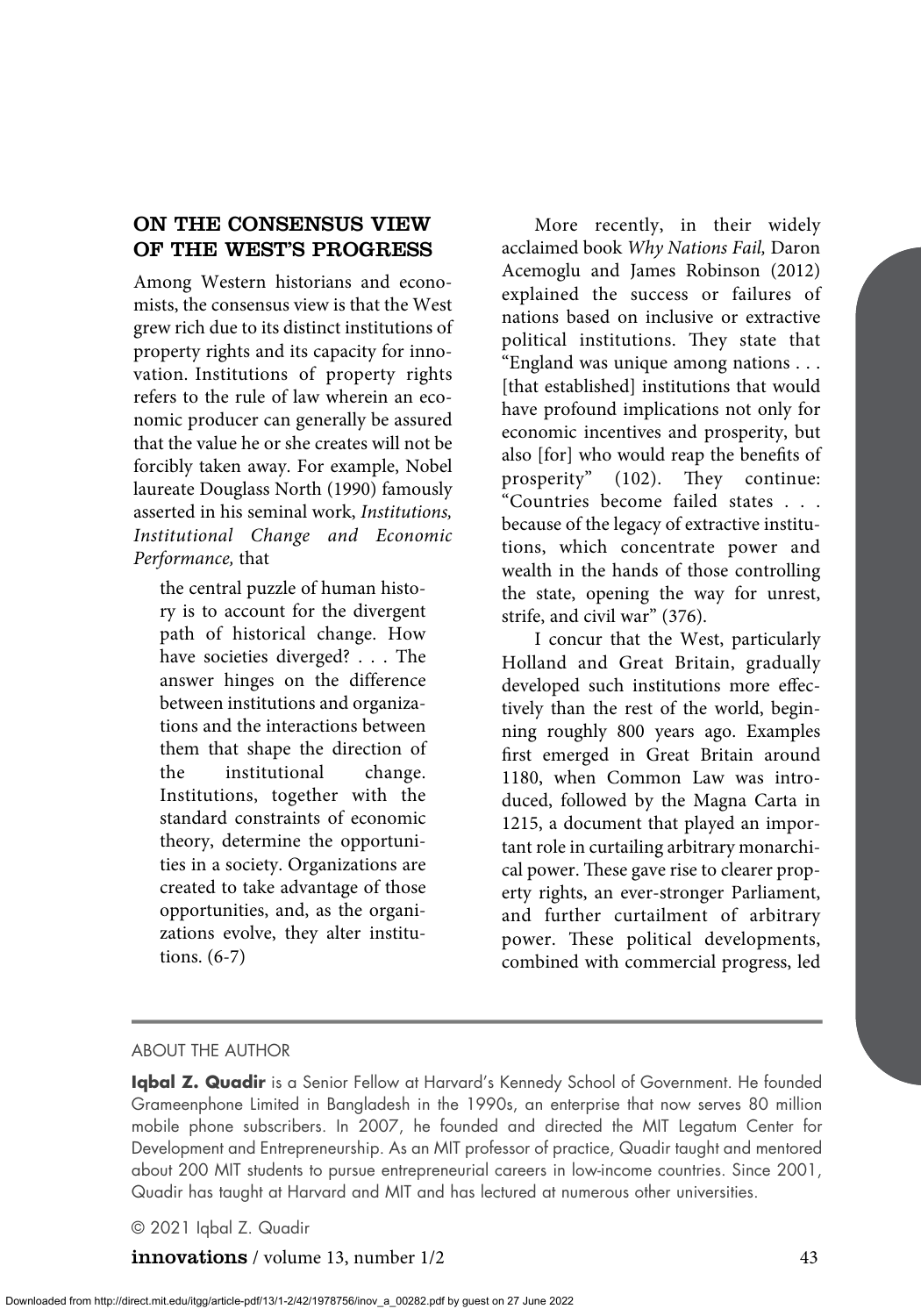to more effective laws that allowed innovations to flourish. As a result, the people of Western countries enjoyed greater freedom and generally lived better lives than people elsewhere at the time, though of course any ideal of absolute equity or social perfection was not achieved. I will refer to the various internal drivers of such social progress as institutional developments.

From a global perspective, however, this is only half the story. Let me explain with an analogy. Imagine that a lioness kills a deer *outside* her den and then shares her kill with her cubs *inside* the den; she maintains separate, simultaneous, and symbiotic codes of conduct that are differentially applied "inside" and "outside."<sup>1</sup> In short, the gentler inside rules are buttressed by the resources taken by force from outside. While Acemoglu and Robinson (2012) may be correct in saying that the presence of inclusive versus extractive institutions is critical to societal outcomes in the long run, and they may recognize that individuals raised in inclusive environments may subsequently set up extractive arrangements, they overlook the separate, simultaneous, and symbiotic relationships existing between inclusive "inside" and extractive "outside" over a long period of time. North also seems to overlook such separate, simultaneous, and symbiotic "inside" with "outside" (with very different characters) that were the norm for centuries, and which arguably still exist today in more subtle forms.

It is easy for those living inside not to see the violence on which their way of life depends. Had a cub who always lived inside the den written about his mother, he would, most likely, overlook his mother's predation. We can now move from this animal to a human analogy. A man who burgles houses outside his own neighborhood and then uses the money to renovate his own house may well be seen by his neighbors as an upstanding citizen. Unless a common watchman steps in who is motivated and powerful enough to bring both neighborhoods to comparable conditions, this burglary can continue. Alternatively, we could also think of another scenario for sustained burglary: imagine that a burglar, who is empowered by the prosperity and the consequent better technologies of his "inside" neighborhood, somehow manages to become the watchman of another neighborhood (the "outside"). The burglar can then extract from that "outside' neighborhood on an ongoing basis, possibly capitalizing on the institutional void that exists there. Given that he is now the watchman of the "outside," he has the power to introduce codes conduct on the "outside" as he likes, possibly different codes from those of his "inside" neighborhood. This is how different codes of conduct can become embedded in laws and institutions, legitimizing this separation. In this manner, the very institutions that benefit the inside can end up harming the outside.

The distinction between inside and outside can become so natural, especially over time, that it becomes a part of our mental space and culture. The Western champion of liberty, John Stuart Mill, worked for the East India Company (EIC) for 35 years and received multiple promotions. Whatever his justifications for this employment, he must have seen the "inside" and "outside" differently and recognized that people in Great Britain enjoyed far greater liberty than people in India, including Bengal. Mill knew that India was being ruled by a private company that was making money for its shareholders and employees, including himself. In other words, even the most profound Western thinkers can become so engrossed in their theories on the West as generally presented to Western audiences that they treat the outside only as an after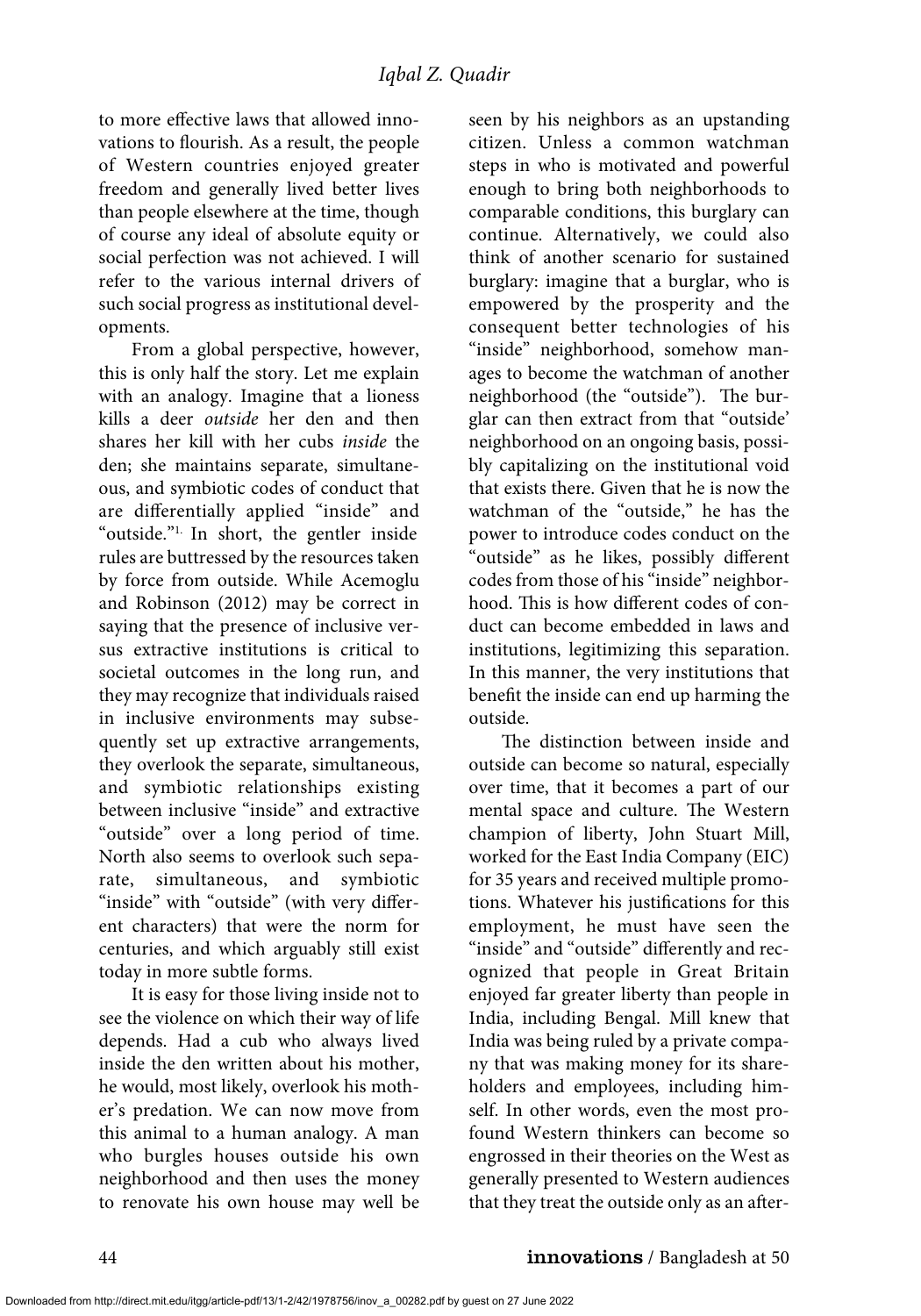thought, even when that outside fuels the economy of the inside.

Many serious economic thinkers have the perspective that the accumulation of capital in earlier eras was predation. These thinkers include Karl Marx and Thorstein Veblen.<sup>2.</sup> Marx recognized the "primitive accumulation" of capital that had taken place through "conquest, enslavement, robbery, briefly force" prior to the modern-day capitalism. (Tucker, eds. 1972, 432) Veblen also has a similar view as to how capital was originally gathered (Veblen 1994). This coercive capital accumulation could be an earlier-stage phenomenon that was generally contained through the institutional developments mentioned above. But the underlying predation-oriented human instincts, if their existence is accepted, could not possibly be eliminated. Granted, there would be some people who would have their inner moral sense activated and they would refrain from predation. But some would behave otherwise and resort to predation. Therefore, when people subject to institutional developments (for example, those from Britain) planted themselves "outside" (for example, in Bengal), their predatory instincts would kick in, at least in some cases, especially if they managed to rule over the "outside" and get to determine what kind of institutions, if any, would be applicable there.

Contemporary historian Sven Beckert claims that coercion is what allows two distinct worlds to exist simultaneously. Beckert (2014) calls this "war capitalism" and claims that it gave rise to modern-day global capitalism:

War capitalism relied on the capacity of rich and powerful Europeans to divide the world into an "inside" and an "outside." The "inside" encompassed the laws and institutions, and customs of the mother country, where the state enforced order ruled. The "outside," by contrast, was characterized by imperial domination, the expropriation of vast territories, decimation of indigenous people, theft of their resources, enslavement, and domination of vast tracts of land by private capitalists with little effective oversight by distant European states. In these imperial dependencies, the rules of the inside did not apply. There, masters trumped states, violence defied the laws, and bold physical coercion by private actors remade markets. (38)

I believe this is an accurate description of the rise of the West, including how Bengal was forced to serve it. Institutional developments in Britain empowered its insiders, who then used their power to usurp and dominate the realms of outsiders who may have remained weaker without comparable institutional developments. At the same time, the insiders' predatory instincts as identified by Marx and Veblen had not been extinguished by institutional developments. Beckert (2014) finds "a peculiar relationship between . . . states and capital owners." (31). "Their commitment to armed trade, industrial espionage, prohibition, restrictive trade regulations, domination of territories, capturing of labor, removal of indigenous inhabitants, and state-sponsored creation of territories . . . [was] then left to the farreaching domination of capitalists who had created a new economic order" (53). This captures what happened to Bangladesh (along with the larger historical Bengal), more closely than the simplistic view that the West got rich through better institutions and innovations.

European aggression abroad was recognized by Alexander Hamilton who, in 1787, appealed to 13 North American states to establish a stronger federal gov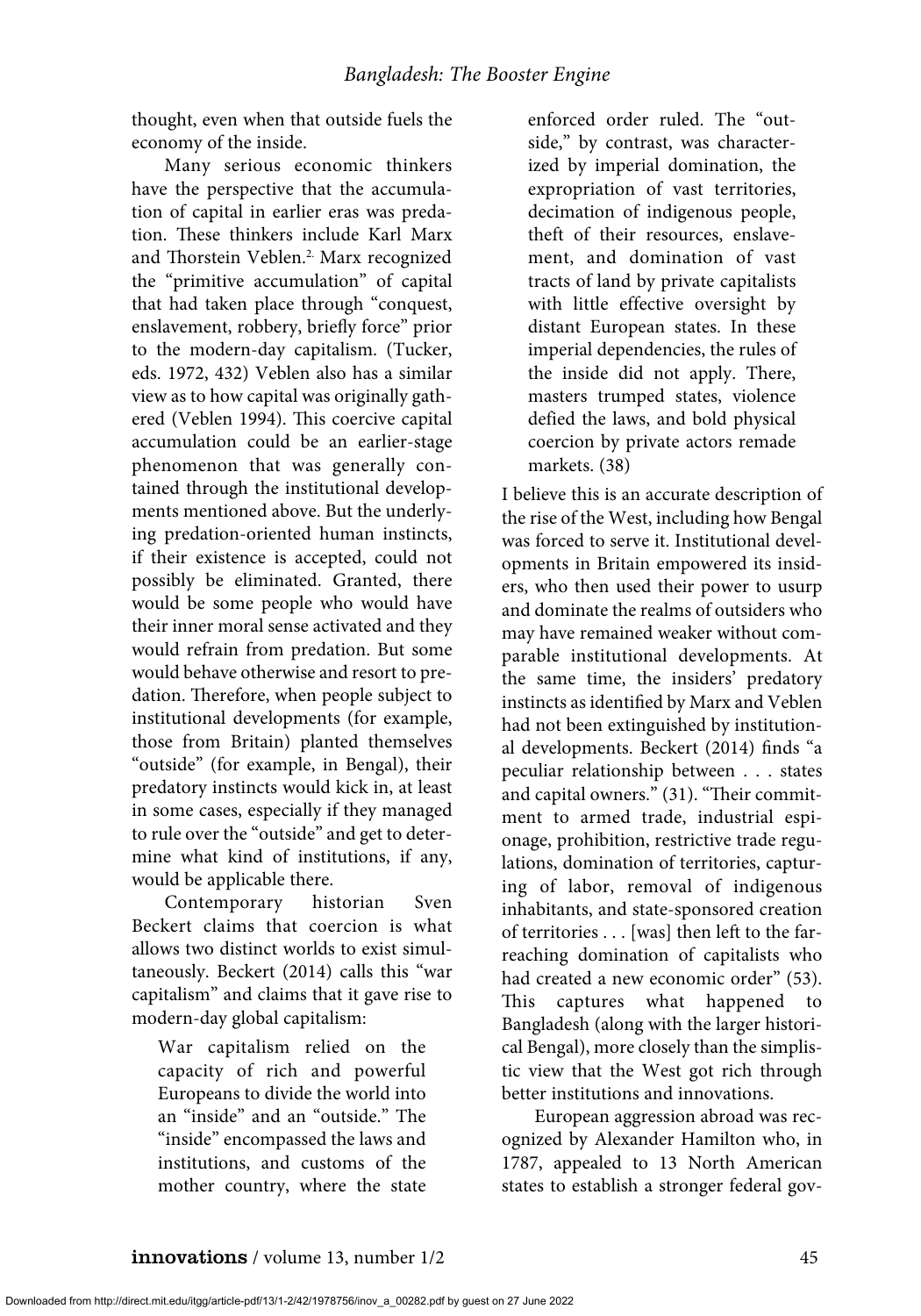ernment in order to defend themselves more effectively. Great Britain's aggression was certainly one of the factors that mobilized colonial leaders to write the US Constitution. Hamilton wrote in *The Federalist Papers: No. 11:*

Europe, by her arms and by her negotiations, by force and by fraud, has, in different degrees, extended her dominion over them all. Africa, Asia, and America have successively felt her domination. The superiority she has long maintained has tempted her to plume herself as the Mistress of the World, and to consider the rest of mankind as created for her benefit . . . It belongs to us . . . to teach that assuming brother, moderation. Union will enable us to do it.

I believe the booster role played by Bengal and Bangladesh can shed some revealing light on this issue.

# THE HISTORICAL SETTING

Bangladesh comprises about two-thirds of the eastern part of ancient Bengal (62% by land mass, 65% by population), which was part of India until 1947. William Dalrymple (2019) summarizes the region's sources of wealth in the 17th century:

"[Bengal was] the finest and the most fruitful country in the world," according to the French traveler Francois Bernier. It was one of "the richest most populous and best cultivated countries," agreed the Scot Alexander Dow. With a myriad of weavers—25,000 in Dhaka alone—and unrivalled luxury textile production of silk and woven muslin of fabulous delicacy, it was by the end of the seventeenth century Europe's single most important supplier of goods in Asia and much the wealthiest region of the Mughal Empire, the place fortunes could most easily be made. (25-26)

Bengal had been a strong player in agriculture and fabric manufacturing since ancient times, and these strengths attracted the Dutch, French, Portuguese, and English traders from at least the early 17<sup>th</sup> century.3. Kolkata (formerly known as Calcutta) became academically and culturally prominent in the 1770s, overshadowing the eastern part of Bengal in those respects. However, the eastern part of Bengal that makes up Bangladesh today was, at the time, stronger in agriculture and in the production of cotton fabrics. This may have been attributable to the region's numerous rivers, particularly the Padma (the Ganges in India), which flows eastward as it goes south into the Bay of Bengal. Since antiquity, the riverine character of Bengal had promoted a division of labor—and thus a relatively more sophisticated economy—by facilitating internal trade, as Adam Smith recognized (Sutherland 1993, 29-30). Because of the importance of the eastern region of Bengal, Dhaka (now the capital of Bangladesh) was the political, commercial, and manufacturing center. Dhaka and the port city of Chittagong both have a history that goes back at least a thousand years.

For political reasons, the capital of Bengal was moved westward to Murshidabad in 1702 and then to Kolkata; both cities are in present day West Bengal in India. After the conquest of Bengal in 1757, the EIC made Kolkata the capital of Bengal and of British India. As the city that served the administrative, academic, and cultural needs of British India, Kolkata grew rapidly. Meanwhile, Dhaka began to lose its luster in 1702 when it lost its status as the capital; its cotton fabric production subsequently died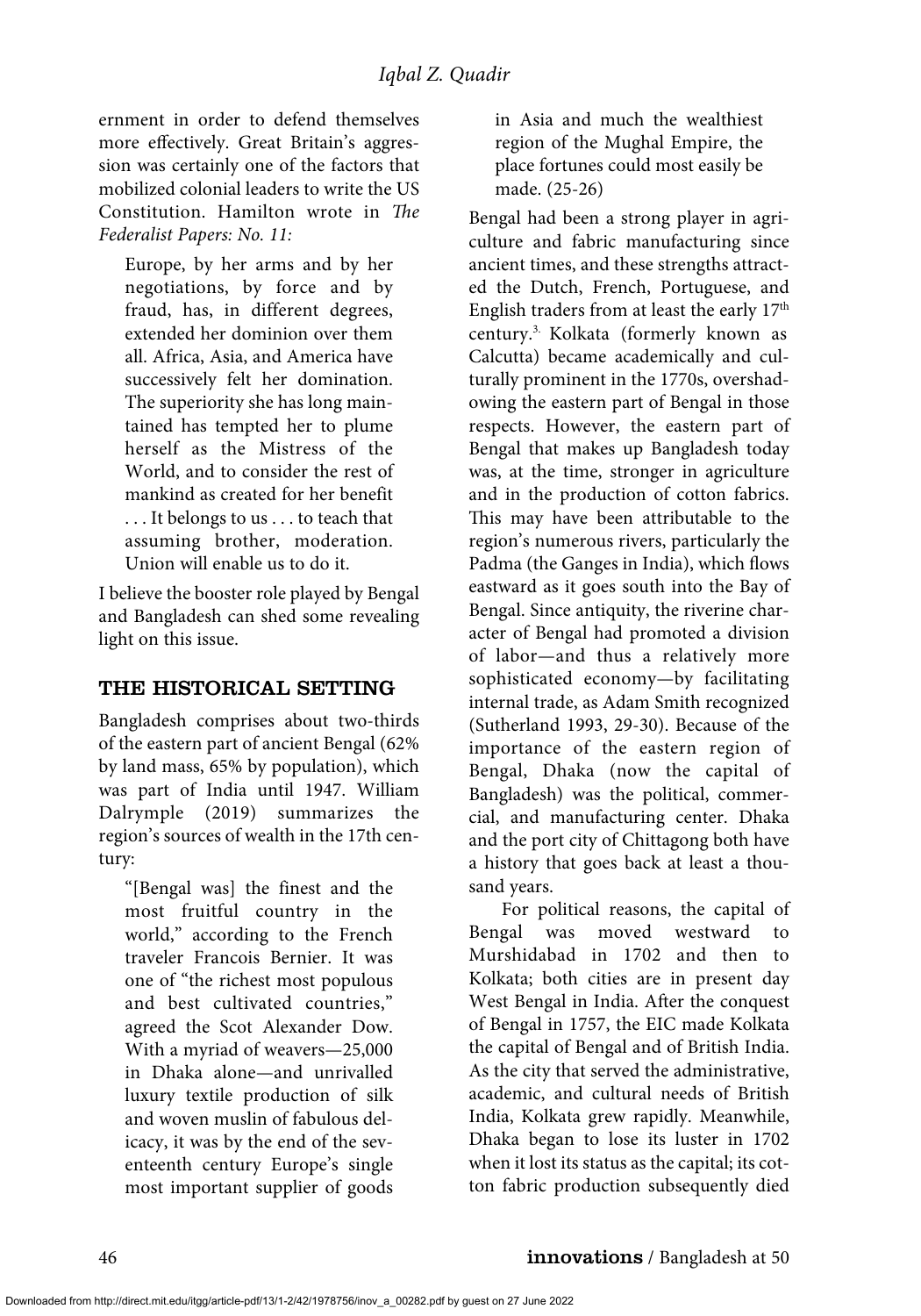out under British rule. However, Dhaka became important again in 1905, when Bengal was divided into East and West and Dhaka was made the capital of East Bengal. The city experienced rapid growth again after 1971, when it was made the capital city of newly independent Bangladesh.

# THE SIX BOOSTER ROLES OF BANGLADESH

My definition of a booster is an actor that plays a pivotal role in generating identifiable and substantial results at a meaningful cost to itself. An object that simply inspires is not a booster. Here I describe six booster roles played by Bangladesh:

- Seeding a British Political Dynasty
- Constituting the Beginning the British Empire beyond Its Émigré Countries
- Setting the Stage for the American Revolution and Birth of the United States
- Providing the Context for the British Industrial Revolution
- Expanding and Defending the British Empire
- Prompting the Development of International Humanitarian Law

#### Seeding a British Political Dynasty

On December 31, 1599, Queen Elizabeth I granted a royal charter to the EIC to trade in Asia. This charter granted the company exclusive rights within her realm but not in Asia, where the EIC was competing with Dutch, French, and other countries' trading companies. In fact, when trade with Bengal turned out to be extremely lucrative, the EIC sometimes encountered competition from its own enterprising employees, who would desert the company after arriving in Bengal and attempt to trade on their own. At the time, Dhaka was the capital of Bengal. In 1682, the chief officer of the EIC in Bengal went to

the court of the Mughal governor in Dhaka to seek both tax relief and help in stopping these interlopers. The governor was not persuaded, and the Mughal rulers expressed their desire to be a "neutral broker between different groups of its subjects" (Wilson 2016, 29).

"In the 1680s, the most important of these 'interlopers' was Thomas Pitt" (Wilson 2016, 28). He left Bengal "with ships stuffed with goods to sell in England. He reached England in February 1683 where the profits from his trade enabled him to buy a manor in Wiltshire, and then the parliamentary seat of Salisbury" (43). The fine Pitt paid for breaking the EIC's monopoly was simply a cost of doing business; although he had subsequently gone to India to accumulate more wealth, the profits from his enterprise in Bengal enabled Pitt to lay the foundation for a political dynasty. His son Robert (1680-1727) became a member of parliament, and his grandson, William Pitt the Elder (1708-1778), became prime minister of Britain. However, Pitt the Elder did not like being reminded of the origins of his family's wealth (Dalrymple 2019, 223), an interesting example of how boosters get forgotten. Incidentally, Pitt the Elder was the prime minister of Britain when the EIC took over Bengal in 1757, the year Pitt the Younger (Thomas Pitt's great grandson) was born; he became prime minister of Britain in 1784. His brother John fought for the British in the American War of Independence and served in several senior military and political roles, including Chancellor of the Exchequer.

Trade in Bengal, whether through the EIC or as an interloper, enriched many people, including Britain's politically powerful families. The EIC's 2,000 shareholders were largely among the British power elite. At what cost was Bengal such a key booster for the fortunes of outsiders? The cost became apparent over the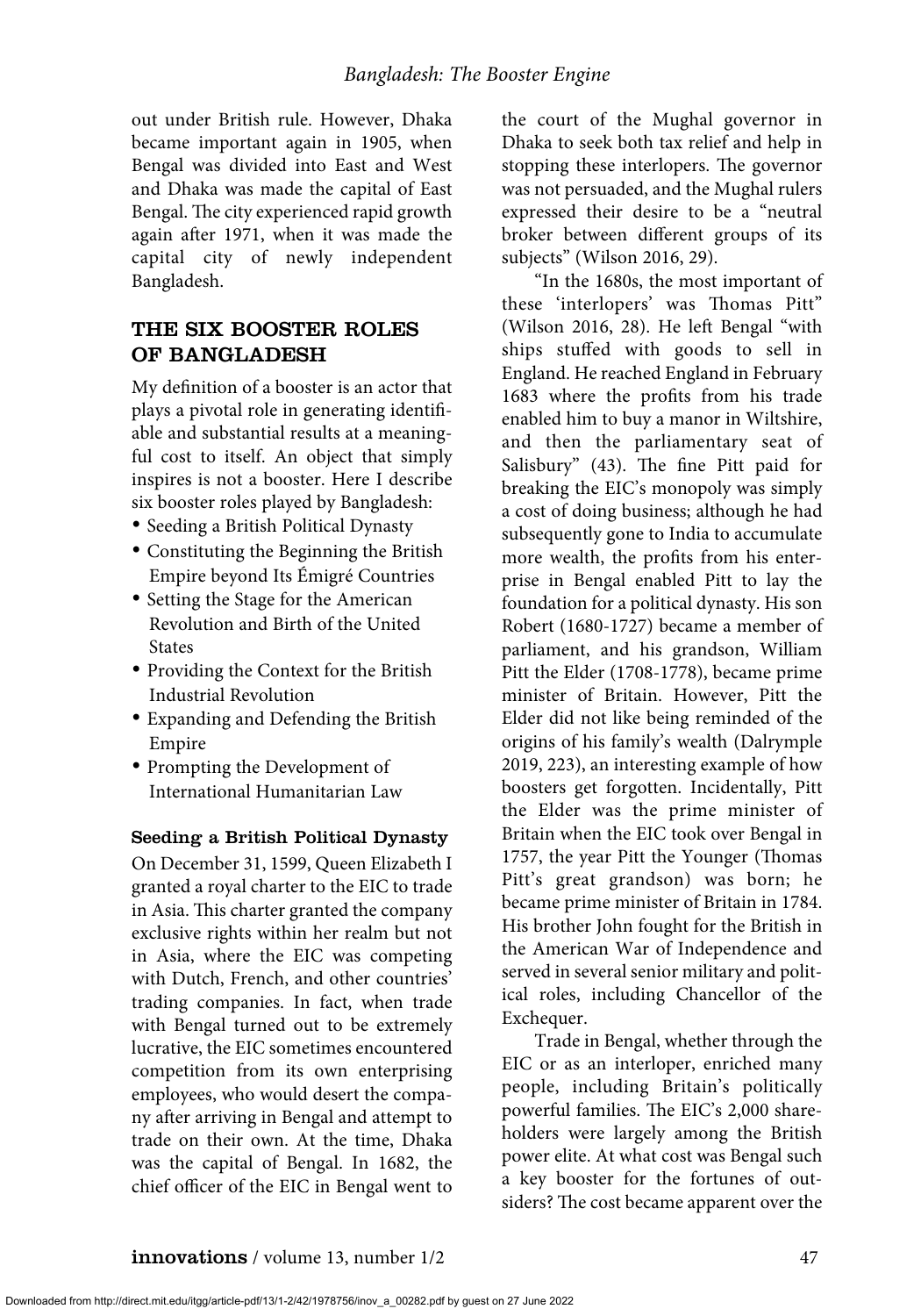long run, as the EIC, greatly enriched by its trade with Bengal, strove to control interlopers and push out other European trading companies, and eventually ended up with political control of Bengal.

# Constituting the Beginning the British Empire beyond Its Émigré Countries

The EIC began doing business in Bengal in the 1630s and enriching its shareholders in Britain. Although the Mughal empire had been declining in the  $17<sup>th</sup>$  and 18<sup>th</sup> centuries, the rulers of various provinces, including the *Nawab* (governor) of Bengal, never suspected that a trading company could ever become a sovereign ruler. The lack of appreciation of the threat the EIC posed helped it become stronger. The company established a military presence in Bengal as early as 1696, when Mughal Emperor Aurangzeb allowed it to build Fort William in Kolkata.

To be sure, EIC officers were frustrated by not having complete control of the lucrative goods being produced in Bengal. The company had to pay taxes on what was exported from Bengal to England and had to compete with other European companies, which led to small skirmishes and an exchange of insults with the local authorities. "The idea that East India Company should conquer land in India did not begin in England. It started among officers in Bengal itself, frustrated with fractious relationship with Mughal authorities" (Wilson 2016, 44). In short, the British company did not have formal ambitions to take over Bengal, and the Bengalis did not appear to consider that a possibility—until it was too late.

The EIC attempted to build more forts, which irked the Nawab, although these forts were only good for defense, not conquest. More importantly, it took four to six months to travel by sea from

Britain to Bengal, which made it nearly impossible for the EIC to bring an army from Europe. The company also could not recruit too many local mercenaries, as any attempt to do so would have been noticed and countered by the Nawab; his army had close to 100,000 men. The EIC officers' frustrations went on until 1756, when Siraj-ud Dawla, the 24-year-old grandson of Nawab Alivardi Khan (considered a wise ruler of Bengal from 1740- 1756), was crowned the new Nawab of Bengal.

After an alleged exchange of insults between EIC men and those of Siraj-ud Dawla in late 1756, the impetuous young Nawab wanted to teach the British a lesson. He assembled a force of about 70,000 men and stormed Fort William. The EIC force numbered only about 250 (Dalrymple 2019, 100), and the young Nawab succeeded in capturing the fort. A few months later, one Robert Clive, who had distinguished himself within the company for his bravery against the French, made an attempt to take the fort back. One early dawn in January 1757, Clive ambushed the Nawab's men and managed to kill quite a few. This led the Nawab to sign a ceasefire, as he apparently also was facing threats from the Western provinces of India.

Jesse Norman (2013) provides a good summary of what happened about six months later:

[A] natural troublemaker who had been expelled by a succession of English schools, Clive entered the Company on the bottom rung in the usual position of "writer" or junior clerk . . . In 1757, [Clive went on to defeat] the Nawab directly at the battle of Plassey . . . The battle of Plassey itself had been less a military engagement than a subtle process of dividing the Nawab from his financial backers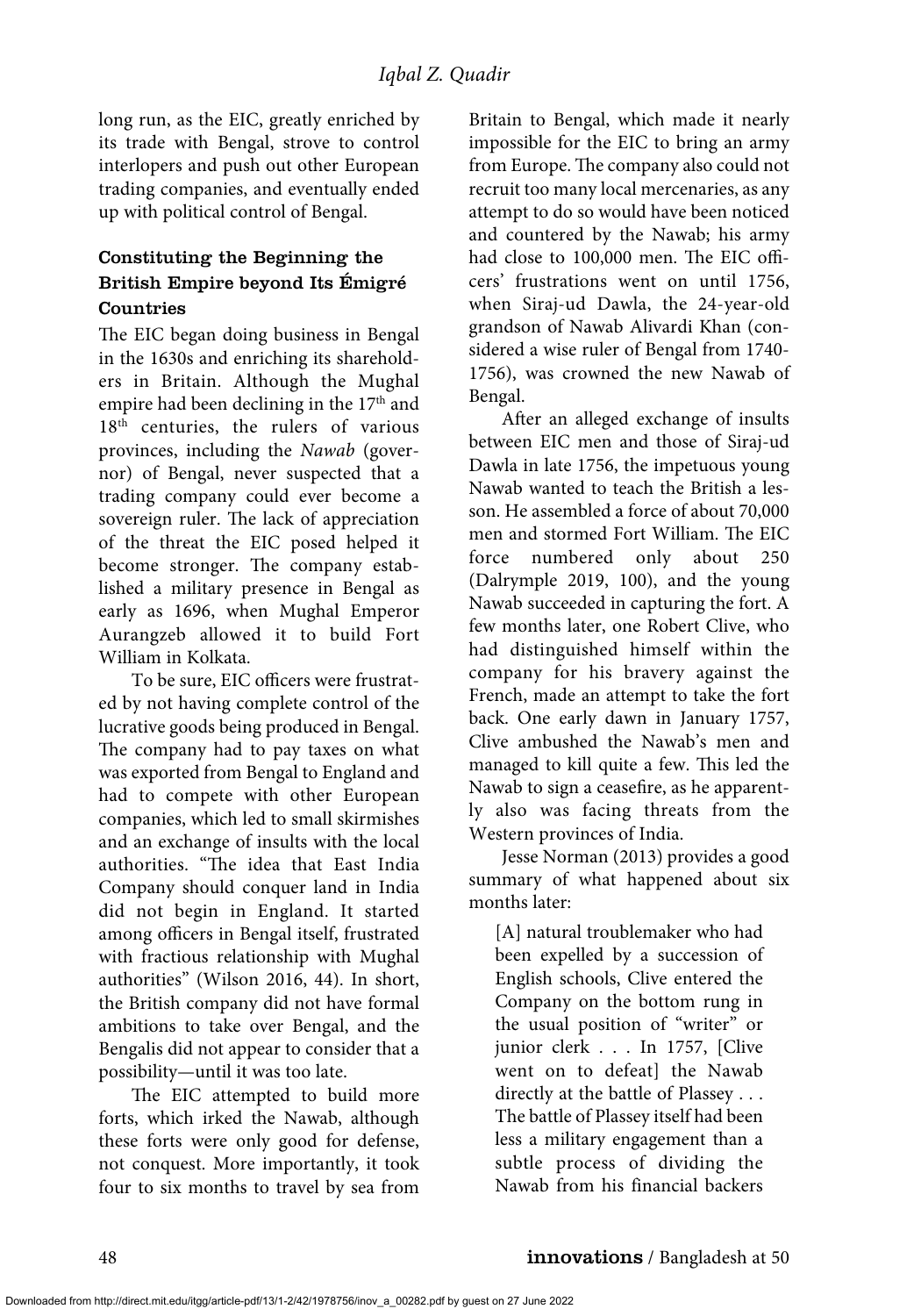and military commanders, in particular the army paymaster Mir Jafar, who was bribed to defect at a crucial moment. (106-07)

Wilson (2016) notes that the deal between Clive and Mir Jafar "promised [to pay Mir Jafar] more than twelve million rupees [₤158 million in 2016 prices] in supposed recompense" (106).

The money, of course, came from Bengal's treasury. Norman (2013) writes that "Bengal alone had forty million people at this time, or four times the entire population of Great Britain; it was now effectively controlled by few hundred Company men . . . [who also took] control of the entire tax revenue of Bengal, amounting to some ₤33 million per year" (107). Nawab Siraj-ud Dowla was killed, and Mir Jafar became the puppet Nawab.

Bengal's conquest by the EIC gave rise to a new form of imperialism. The "empire" was not made up of British émigrés in overseas colonies but, rather, involved dominion over far distant peoples and cultures. Furthermore, at least during the first 100 years (that is, until 1858), this new kind of empire was being ruled by a private company—the EIC. The EIC's shareholders had a great hold on the British government. However, the British government itself was not ruling Bengal or other parts of India during that time. Smith called this bizarre merchantsovereign combination "a strange absurdity" (Sutherland 1993, 368) and expounded on its pernicious effects in *The Wealth of Nations*. Frankopan (2015) explains:

The effective conquest of Bengal marked a signal moment in so far as it changed Britain from being a country that supported colonies of its own émigrés to becoming a domain that ruled other peoples . . . Britain found itself administrating peoples who had laws and customs of their own, and having to

work out what to borrow from new communities, what to lend—and how to build a platform that was workable and sustainable. An empire was being born. (279)

# Setting the Stage for the American Revolution and Birth of the United States

The conquest of Bengal in 1757 was a massive catastrophe for the province and had far-reaching consequences internationally. "Over ₤2 million—tens of billions in today's terms—had been distributed [from the Bengal treasury] as 'presents', almost all of it finding its way into the pockets of EIC employees locally . . . By 1770, the price of grain had been driven higher and higher, with catastrophic results as famine kicked in. The death toll was estimated in the millions; even the governor-general declared that a third of the population had died" (Frankopan 2015, 277).

Even if the famine killed only onetenth of the Bengal's population (a far more conservative estimate than the governor-general's one-third), it means that 4 million out of 40 million people perished during that terrible calamity. Although drought and crop failure had sparked the famine, a contributing factor was the administrative chaos resulting from a private British company attempting to rule a province with a population four times larger than Great Britain's. Another contributing factor was the ₤2 million reported above by Frankopan were taken by the EIC officers—more accurately, stolen which resulted in the breakdown of the company's internal control. As a reference point, the British government's annual budget at that time was about ₤10 million.<sup>4.</sup>

The crisis was too big to be ignored in Britain, as Lock (2006) explains: "In 1767 no one had expressed much concern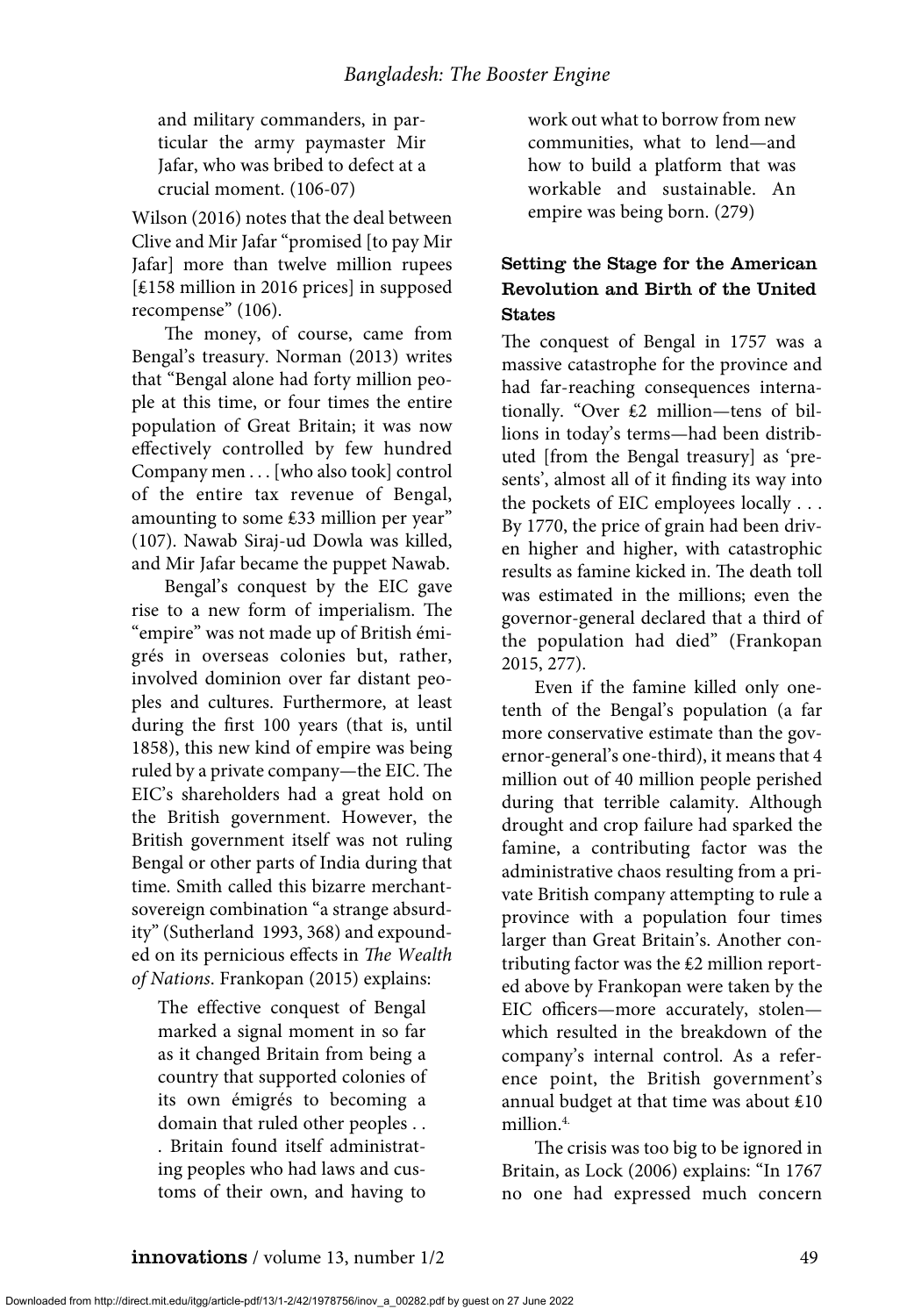about the inhabitants of Bengal. This indifference changed, as information flowed into Britain about India itself, and particularly about the British rule in Bengal" (32). The year of reckoning was 1773, when the British Parliament adopted the Regulating Act to find ways to bring the EIC under direct parliamentary supervision.

The act, however, was not enough; the EIC in fact needed to be rescued. The loss of population in Bengal due to the famine sharply shrank the province's economy. Output declined at a greater rate than demand, and prices rose sharply. These economic dislocations caused EIC shares to lose value and the company nearly went bankrupt. However, too many powerful people had a stake in the company to let it fail. The EIC "had been capitalized by . . . nearly 2,000 shareholders, heavily drawn from the country's [Britain's] political and commercial elite . . . These men used their significant political influence to defend the Company's commercial monopoly and to defeat various attempts at regulation" (Norman 2013, 106). Given the powerful interests who had invested in the EIC, the British government decided to save it. This required a great deal of money, and the British looked to the North American colonies as a source of cash, as Frankopan (2015) explains: "When Lord North's government passed the Tea Act in 1773, it thought it had found an elegant solution to pay for the EIC rescue, while also bringing at least part of the tax regime of the American colonies closer into line with Britain's. It provoked fury among settlers across the Atlantic" (278).<sup>5.</sup>

In the North American colonies, the new tax "was a symbol of all that was wrong with Britain itself, where the highest levels of society were in thrall to the greedy, self-serving interest groups enriching themselves at the expense of the common people" (Frankopan 2015, 278). Resistance among the colonists culminated in the Boston Tea Party, a key event in Colonial America, when local activists dumped the tea cargo of three ships into Boston Harbor. Frankopan (2015) briefly explains how the American Revolution stemmed in part from British efforts to manage the situation in Bengal:

Seen from an American perspective, the chain of events that led to the Declaration of Independence of the United States had a very American context. But from a wider vantage point, the causes can be traced back to the tentacles of British power extending even further . . . London was trying to balance competing demands on opposite sides of the world, and attempting to use revenues generated by taxes in one location to fund expenditures in another, leading to disillusionment, dissatisfaction—and revolt. The pursuit of profits had been relentless, which in turn had spurred a growing sense of self-confidence and arrogance . . . As those in [the] American colonies recognized, there was ultimately little difference between being a subject in one territory controlled from Britain rather than another. If Bengalis could starve to death, why not those living in the colonies, whose rights seemed no better or greater? It was time to go it alone. (278-79)

From the British perspective, it was better to cut their losses in North America and attend to Bengal; the latter was a source of revenue as opposed to a drain on resources. As Peter Thomas (1988) notes, from 1763 to 1775, "the average cost of keeping the British army in North America was £389,752 per year . . . This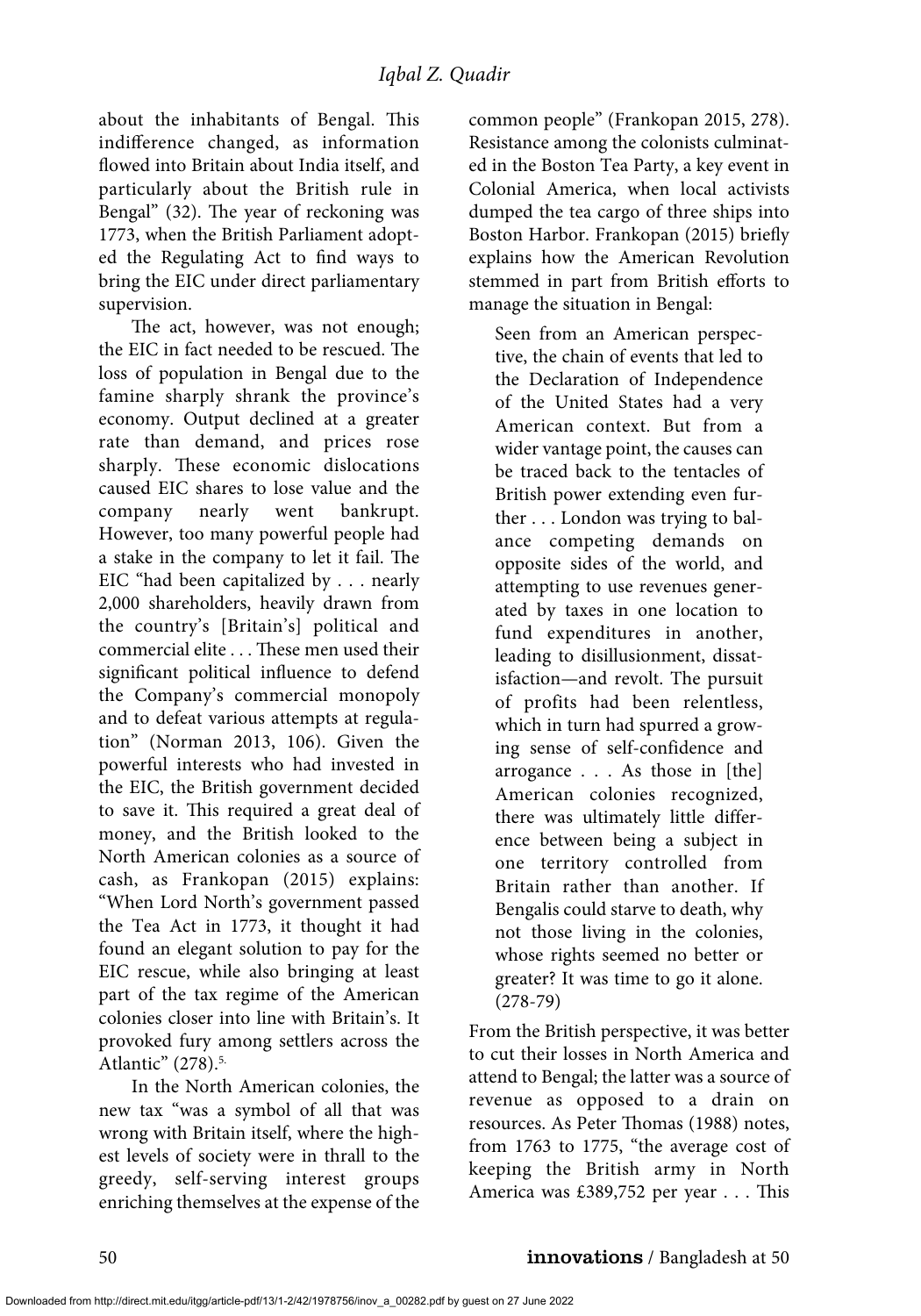was a heavy burden for the British taxpayer, not far off 4 percent of the whole national budget" (516).

The connection between the catastrophe in Bengal and Britain's loss of the American colonies in the 1770s was acknowledged at the time. In a speech to the House of Commons on July 30, 1784, only three years after British forces surrendered to George Washington, Edmund Burke commented*,* "We had already lost one empire, perhaps, as a punishment for the cruelties authorized in another" (Kirk 1997, 106).

# Providing the Context for the British Industrial Revolution

The British Industrial Revolution, generally recognized to have taken place from 1760 to 1820, has many complex features. The common man's impression is that the new era was caused by the move from manual power to the steam engine and other new technologies. However, this notion is problematic, as it has been found that "steam power started to have a meaningful impact on aggregate growth only in [the] 1830s" (Frey 2019, 136) that is, after the British Industrial Revolution had already taken place. One also could argue from a different angle that Britain experienced the Industrial Revolution first because it had the most advanced institutional developments, as described above. Sorting out these different explanations of the origins of the Industrial Revolution is in itself a substantial topic.

For my purposes, I find it sufficient to embrace noted British historian Eric Hobsbawm's (1999) perspective on this topic. In his book *Industry and Empire: The Birth of the Industrial Revolution,* Hobsbawm writes, "Whoever says Industrial Revolution says cotton . . . The British Industrial Revolution was by no means *only* cotton, or Lancashire or even textiles, and cotton lost its primacy within it after a couple of generations. Yet cotton was the pacemaker of industrial change, and the basis of the first regions which could not have existed but for industrialization, and which expressed a new form of society, industrial capitalism, based on a new form of production, the 'factory'" (34).

Britain, of course, did not grow cotton. When the EIC started going to Bengal and other parts of Asia in the early 1600s, most Europeans did not even know about cotton. They generally relied on linen and wool. Historically, multiple varieties of cotton were grown in locations around the world, India, Egypt, and Mexico among them. This gave rise to several centers of excellence in manufacturing cotton textiles. Bengal, particularly Dhaka, was one such a center. The region soon began to supply muslin, a soughtafter luxury since Roman times, to Europe.

Making good use of Beckert's (2015) thorough research on the global history of cotton, I have identified six ways in which Bengal boosted Britain's cotton industry and, in effect, helped to spark its Industrial Revolution.

**First,** Bengal exposed European traders and merchants to muslin, one of the highest quality cotton fabrics, which created great demand for such fabrics in Europe. For centuries, Dhaka "had been the source of the world's highest-quality cottons. The East India company as early as 1621 imported an estimated fifty thousand pieces of cotton goods into Britain. Forty years later, this number had increased a by a factor of five. Cotton cloths, in fact, became the company's most important trading good; by 1766 that cloth constituted more than 75 percent of East India Company's total exports" from Asia to Europe (Beckert 2015, 33). As much larger quantities of Indian cotton traveled to Europe, new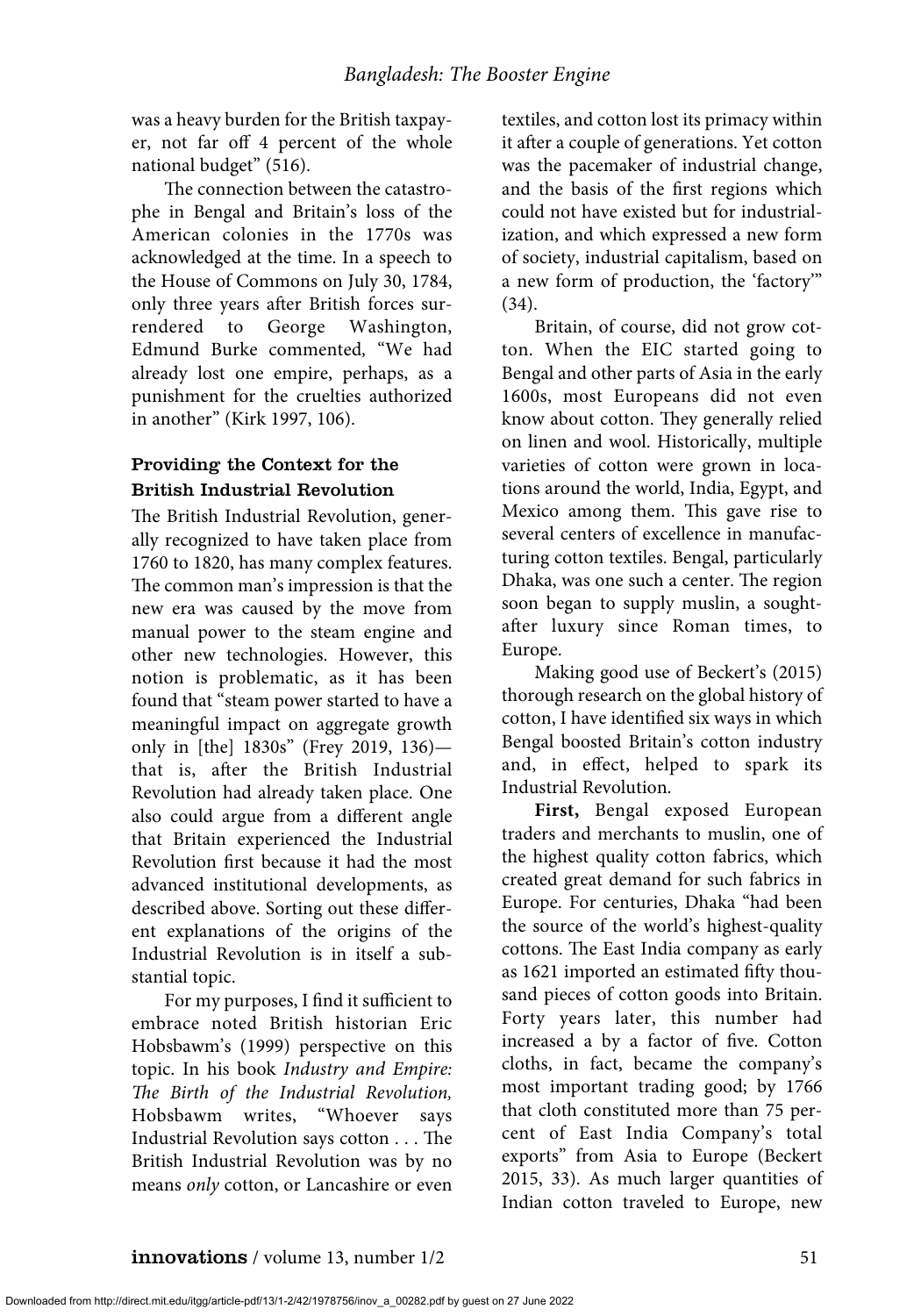markets and fashions emerged. Beautiful chintzes and muslins (a Dhaka specialty) attracted the attention of the growing class of Europeans who had the money to purchase them and the desire to flaunt their social status by wearing them. As Indian cottons became ever more fashionable in the eighteenth century, the desire to replace these imports was a powerful incentive to ramp up cotton production in England and eventually to revolutionize it (35).

**Second,** the growing demand for cotton in Europe expanded English industrialists' desire to acquire the know-how needed to establish facilities in England. The EIC made every effort to extend its control over the entire textile supply chain, including manufacturing processes. In the late  $17<sup>th</sup>$  century, the English merchants had subcontracted to the local traders 8-10 months before their desired dates of fabric delivery; the local traders then advanced money to weavers conveying the specifications of the English merchants. The finished cloth then "travelled the same chain back to the English factory in Dhaka where merchants graded and prepared it for shipment." (Beckert 2015, 34). Beckert (2015) explains:

The power of European merchants in India was hence significant, but far from all-encompassing: The English complained that the system was frequently disrupted by "Arabians and Moguls who trade in Dacca [Dhaka] . . ." as well as by the "contest, trouble, and charge" of the weavers and local banias . . . The insertion of armed European merchants into the Asian trade . . . slowly marginalized these older networks, as they muscled the once dominant Indian and Arab traders out of many intercontinental markets . . . By the 1730s, the Dhaka factory . . . hosted a contingent of military personnel and arms to protect its interests. (34-35, 43)

**Third,** another key step in acquiring the desired know-how about cotton production was to learn about the specific weaves and associated technologies, both areas in which Bengal excelled. "By the mid-eighteenth century, Bengal supplied more than one-third of the cotton cloth used in Europe, and was a key innovator in manufacturing" (Novak 1993, 57). "Manufacturers in Europe felt more and more pressure to appropriate these [Bengali] technologies in order to compete both on price and on quality with Indian producers. Europe's movement toward manufacturing cotton textiles was based, in fact, on what might be considered one of history's most dramatic instances of industrial espionage" (Beckert 2015, 49). Novak (1993) explains that the Europeans made a conscious effort to learn this process. A French traveler "admired in 1807 the qualities of Indian yarn and cloth ('a degree of perfection far beyond what we are familiar with in Europe') and once again reported in minute detail on Indian manufacturing techniques, in the hopes of enabling French artisans to copy them: 'All the weaving combs in France should be made according to the model used in Bengal . . . Then we will succeed in equaling the Indians in the manufacture of their muslin<sup>"</sup> (50).

**Fourth,** the desire to control various manufacturing processes and the actual extent of control (described in the last few paragraphs) dramatically increased when the EIC became the sovereign of Bengal in 1757. For a private company to be converted overnight into a state is so unheard of that many Western readers still miss the significance of this unprecedented phenomenon: the EIC ruled Bengal, and later additional parts of India, for more than 100 years (1757-1858). Although the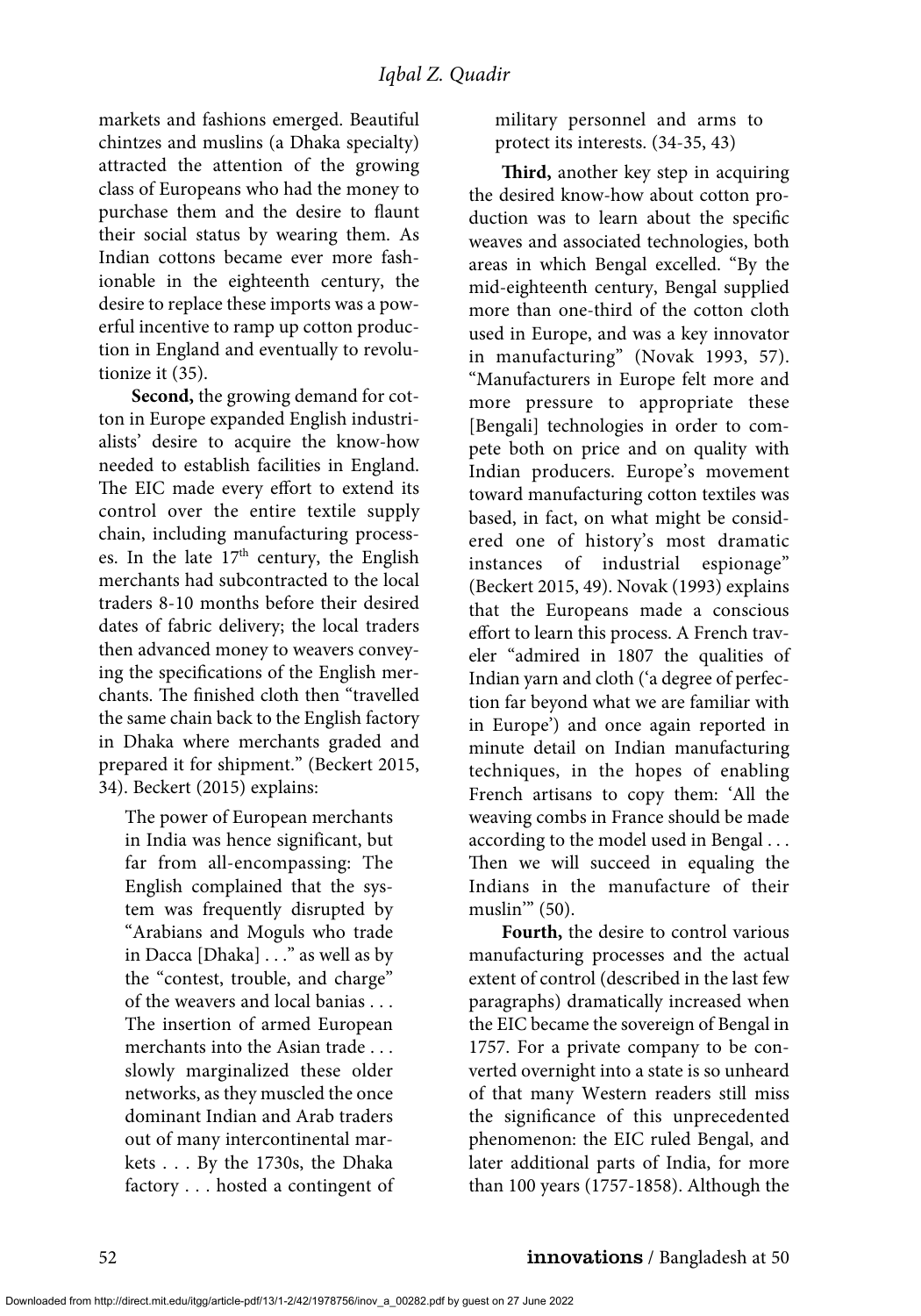EIC had extended control over cotton farmers, yarn makers, traders, and weavers for at least a century before 1757 (sometimes with armed guards supervising factories), becoming the state resulted in its all-encompassing control of the cotton supply chain. Where the EIC previously had sought to bend the law, it now became the law maker.

**Fifth,** in Bengal, weavers had controlled their own work, owned their own tools, and were able to sell products to any buyers they chose. As demand rose, they could command higher prices for their output. The gradual increase of British control meant a gradual loss of power and eventually a complete loss of independence for the weavers of Bengal. Not long afterward, the center of textile manufacturing shifted to England. As the Bengali textile industry collapsed, once-prosperous weavers were reduced to seeking employment in English factories at subsistence or below-subsistence wages. This is not a story of superior manufacturing methods outcompeting older ones; it is a story of force blended with some gradual improvement of methodology.

With that, Bengal's role as a booster of Britain's Industrial Revolution came to a close. Using the term "spinners" for weavers, Beckert (2015) describes this turn of events:

In 1800, commercial resident John Taylor wrote a detailed history of the clothing industry in the Bengali city of Dhaka and reported that the value of cloth exports there had fallen by 50 percent between 1747 and 1797. Spinners especially had been hurt by British competition, and as a result a great number . . . "died of famine." The people of a once thriving manufacturing city had been "reduced and impoverished," its houses "ruined and abandoned," and its commercial history became "a melancholy retrospect." The "ancient celebrity" and "great wealth" of Dhaka were all but gone. (75)

**Sixth,** the transition of manufacturing from Bengal—and from the rest of India—to Britain was hastened by favorable taxes on British exports to India. The EIC ruled Bengal and—as I have noted enjoyed massive influence on the British government in London. Responsive to this influence, the British imposed low tariffs on British exports to India while imposing perversely high taxes on domestically produced fabrics consumed in India, including Bengal (Novak 1993, 80). The net effect as far as cotton fabrics were concerned was that the Industrial Revolution inside Britain was mirrored by a deindustrialization process in Bengal and other parts of India.

We can appreciate the importance of the industrialization/deindustrialization dynamic most clearly if we look at the Industrial Revolution through the lens of market scale. Most products consumed after the Industrial Revolution existed before the revolution. The revolution accomplished the mass production of existing products rather than the widespread introduction of new products. Consequently, the Industrial Revolution necessarily required both lining up a huge supply of raw materials and securing control of a large market. Only when situated between large-scale sources of supply and demand could the machines that enabled mass production be utilized economically. Paying undue attention to the artifacts of mass manufacturing rather than the economic and political system that made mass manufacturing possible, economic historians have tended to exaggerate the significance of technological innovation while largely failing to grasp the role of political control in enabling the Industrial Revolution. It was not through the insti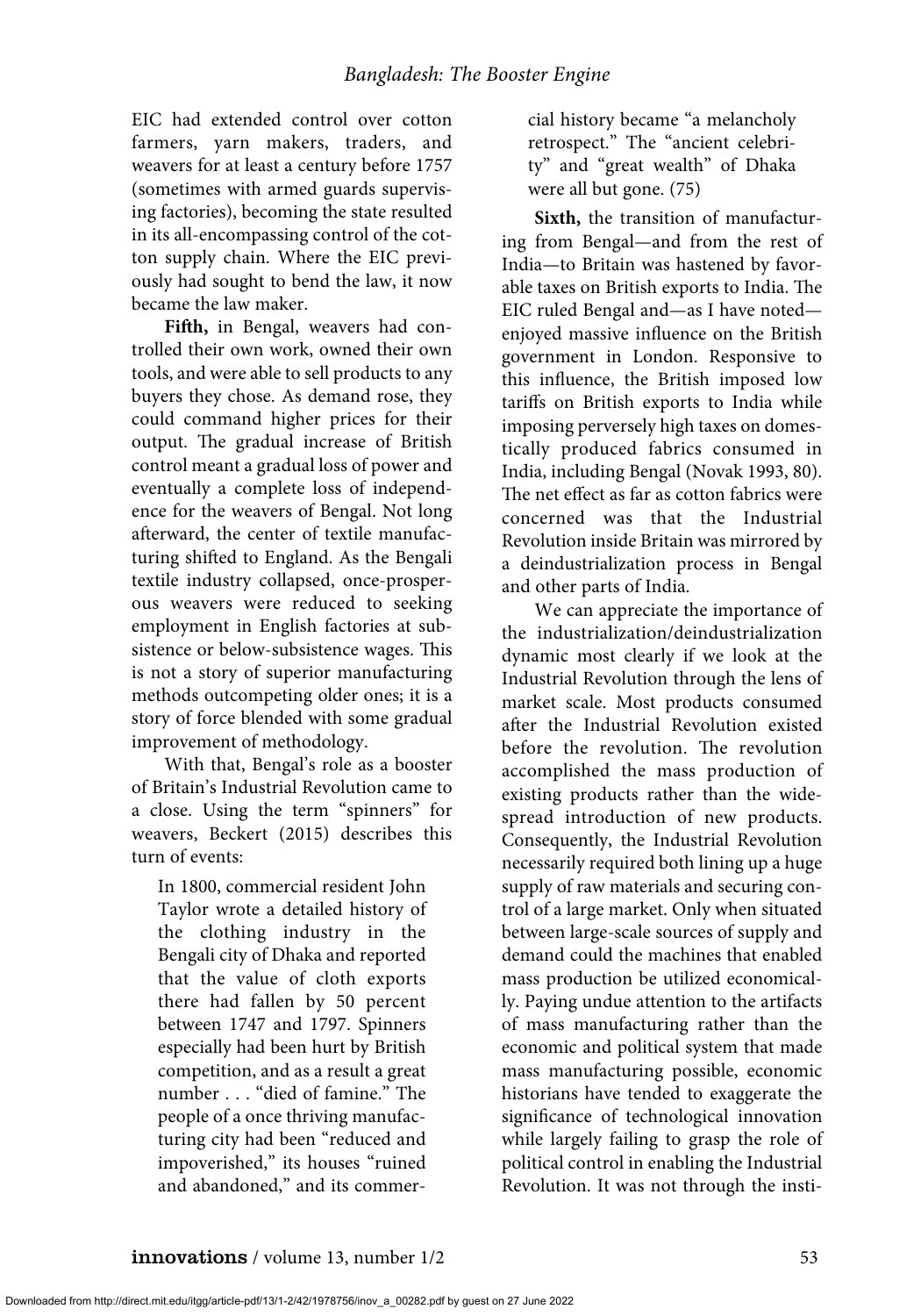tutional developments I described earlier but by creating an empire that Britain was able to accomplish the dramatic increase in the "extent of the market" (to use Adam Smith's famous phrase) that arguably permitted it to experience the Industrial Revolution before other European countries—a point supported by Beckert. A vastly increased scale was possible because Britain now controlled the supply of cotton and distribution of fabric—employing force when necessary. According to Beckert (2015), "Europeans became important to the world of cotton not because of new inventions, or superior technologies, but because of their ability to reshape and then dominate global cotton networks . . . The muscle of armed trade enabled the creation of a complex, Eurocentric maritime trade web" (30).

Returning to the issue of institutional developments in the context of the cotton industry, Beckert (2015) asserts that "the first industrial nation, Great Britain, was hardly a liberal, lean state with dependable but impartial institutions as it is often portrayed. Instead it was an imperial nation characterized by enormous military expenditures, a nearly constant state of war, a powerful and interventionist bureaucracy, high taxes, skyrocketing government debt, and protectionist tariffs—and it was certainly not democratic" (xiv-xv). While institutional developments inside Britain may be rightly celebrated, the country depended heavily on military force to secure its power over the outside, beginning with Bengal.

#### Expanding and Defending the British Empire

After gaining access to Bengal's treasury in 1757 and the right to collect taxes in that province, the EIC spent some of its newly acquired funds to expand its control beyond Bengal; some, of course, was used to pay dividends to its shareholders.

According to Novak, surplus money in the form of tribute and taxes from Bengal contributed to the EIC's expansion across the rest of India and eventually of the British Empire across the rest of the world. Like any other business, the EIC used the income from its existing assets (Bengal being the first such asset) to acquire new territories. As Novak writes, "thanks to Bengal's wealth and army, the British were able to conquer India and send home vast riches that helped underwrite Britain's supremacy in the eighteenth, nineteenth, and early twentieth centuries. Indeed, without Bengal, The British Empire is unlikely to have survived Napoleon" (Novak 1993, 77).

The EIC launched numerous wars of expansion inside India with money and other resources coming from Bengal. The British government apparently expected the EIC to make Bengal "advantageous to Britain," not just to serve the EIC's interests. As Peter Marshal (1987) writes:

While accepting that they had a duty to make Bengal "advantageous" to Britain, those who managed the Company's affairs in Calcutta concentrated most of their energy on ensuring the "political safety" of their provinces. They interpreted this to mean that they must maintain a very large army and they should be prepared to use it against their neighbours [other provinces in India]. The army had a first call on their resources. When the British were establishing their rule in Bengal in the period 1761-2 to 1770-1, figures produced for a parliamentary committee showed that out of a total spending of some ₤22,000,000, ₤9,700,000, or 44 per cent had been spent on the army and fortifications in the provinces, while large sums had also been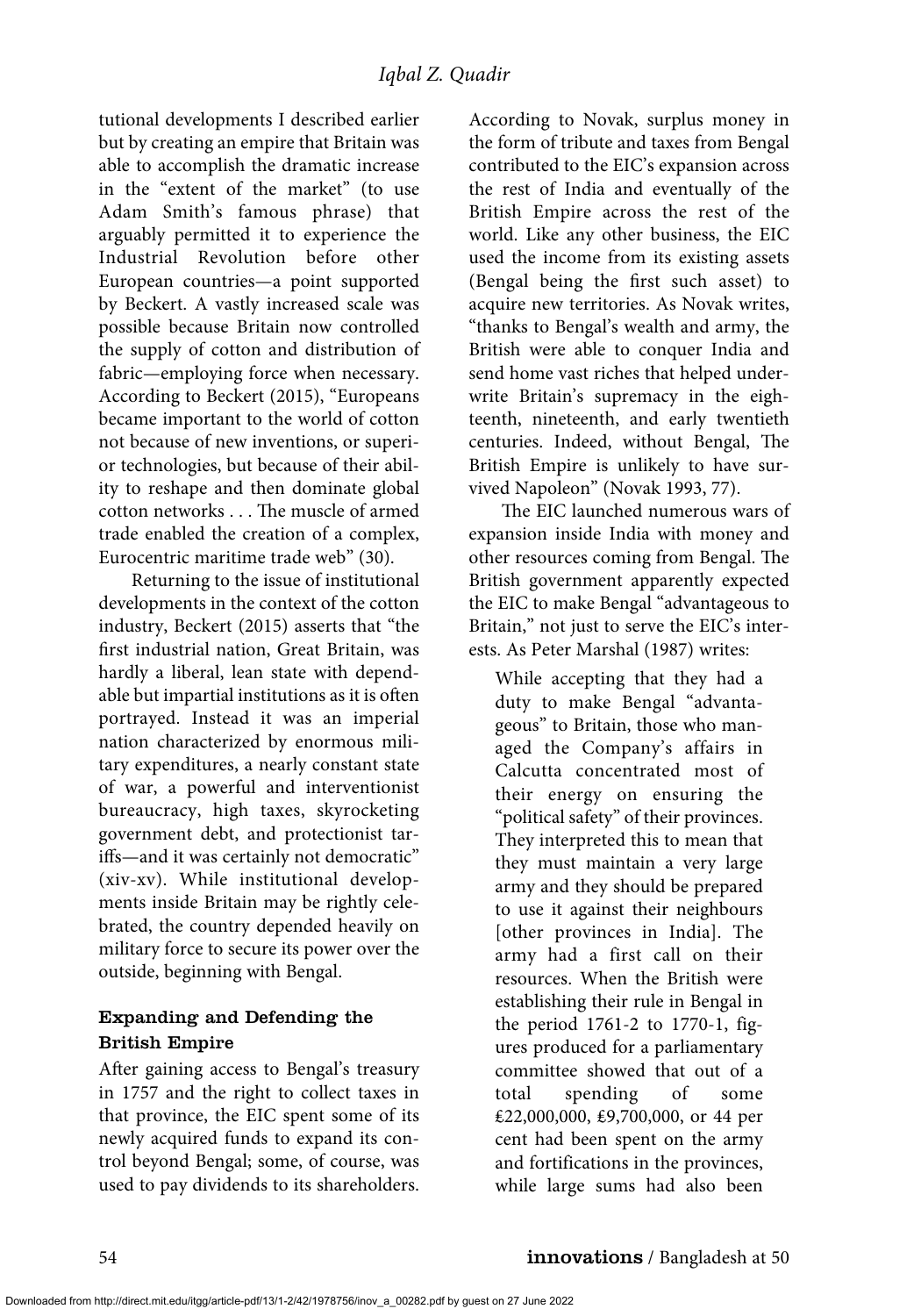sent to Madras to sustain wars there. (135)

As Marshall explains, the EIC was spending 44% of the money from the Bengal treasury to hold on to Bengal and expand farther into India. This money did not come from the British treasury; in fact, Britain was having trouble financing its army in North America during the 1760s and 1770s. From 1763 to 1775, as already noted, "the average cost of keeping the British army in North America was £389,752" (Thomas 1988, 516). When compared with the resources spent on the British army in North America, we can appreciate the vast sums of money from Bengal that supported the EIC's expansion into the rest of India, with additional funds used to pay handsome dividends to the EIC shareholders. The latter was able to maintain enormous influence on the British Parliament and the government in the late 18<sup>th</sup> century. "Not surprisingly, Francis Baring [chairman of the directors] of the East India Company concluded in 1793 that from Bengal an 'astonishing Mass of Wealth has flowed . . . into the Lap of Great Britain'" (Beckert 2015, 46)

Bengal's bankers also played a key role in helping the EIC conquer other parts of India from 1757 to 1858. The upper middle class that emerged in Bengal after 1757 controlled mid-level government posts in Kolkata, peasant agriculture, and trade in the bazaars. This group also lent the EIC money at high interest rates, often 10% to 12%, to finance the company's wars against other Indian states. Dalrymple (2019) argues that

it was this access to unlimited reserves of credit, partly through stable flows of land revenues, and partly through the collaboration of Indian moneylenders and financiers, that in this period finally gave the Company its edge over

their Indian rivals. It was no longer superior European military technology, nor powers of administration that made the difference. It was the ability to mobilize and transfer massive financial resources that enabled the Company to put the largest and best-trained army in the eastern world into the field . . . By the end of the century, Bengal was annually yielding a steady revenue surplus of Rs25 million [₤325 million today]. (329-30)

Bengal's bankers—particularly the family of Jagath Seth—were arguably the richest in the world at the time. Dalrymple (2019) describes this family: "Controlling the minting, collection and transfer of the revenues of the [Mughal] empire's riches province [Bengal] from their magnificent Murshidabad palace, the Jagath Seths exercised influence and power . . . [with a] reputation akin to the Rothschilds in nineteenth century Europe" (34).

The EIC's mechanisms of extraction were by no means limited to the textile trade and finance. The company also installed "tax farmers" who generally were landlord-businessmen belonging to upper-middle-class Bengali families. These tax farmers were protected by the EIC if they collected and delivered revenues on time. If a tax farmer failed to deliver a preset amount of revenue, his tenancy was sold to another existing or aspiring tax farmer. These institutional arrangements worked well for the EIC (and later for British authorities) but inflicted a terrible cost on peasants and small farmers.

Through it all, the EIC remained a private company. Only in 1858, 101 years after the EIC's takeover of Bengal, did a widespread rebellion throughout India push the British government to assume control over the company—a transition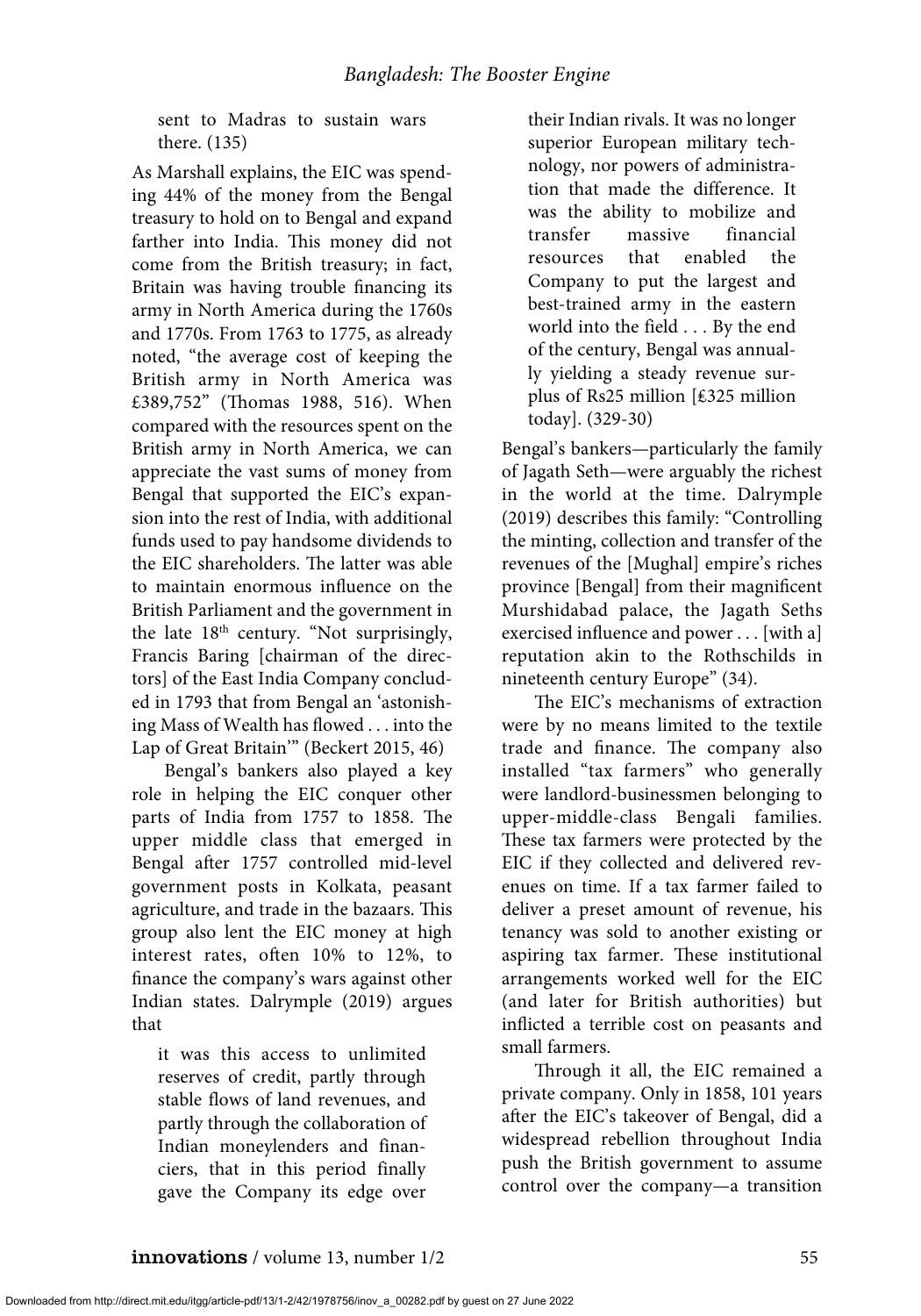accomplished by the exchange of EIC shares for British government bonds. Of course, the burden of British rule did not end there. The extractive practices initiated and refined by the EIC were largely continued by the British government once it had assumed administrative control; it held onto them until 1947, when British rule ended.

Not long before the end of British rule, Bengal lost three million lives due to administrative priority being given to the British army during World War II. Novak (1993) explains:

[When] the Japanese occupied Burma on Bengal's border, scarce food was being exported to help the war effort while well-fed British troops occupied the country, and all boats were smashed to prevent capture by the Japanese, thus preventing the transportation to the marketplace of rice grown in the countryside . . . Indeed it was in 1943 . . . that Bengal, the rich and mighty, became in the world's eyes a place of hunger, skeletal people, desperation, and despair . . . In 1943 they were unable to defy anyone. What was had been destroyed, and Bengalis found themselves mired in despair. It was in 1943 that Bengal first acquired the image of the "basket case." (56)

#### Prompting the Development of International Humanitarian Law

The final booster role relates not to the global political economy but to the equally important domains of international law and the history of ideas.

Edmund Burke, a prominent member of Britain's House of Commons with an international reputation for his political philosophy, made a relentless effort over the span of 22 years to bring justice to the people of Bengal. Burke was a towering figure in the House of Commons for 30 years, from 1765 to 1795, and is recognized to this day as a profound philosopher of politics. Among his many contributions, Burke conceived the concept of political parties in the mid- $18<sup>th</sup>$  century, when no such entities existed. According to Jesse Norman (2013), "Burke can be said to be the hinge of Anglo-American, and indeed the world's political modernity" (228).

Burke's engagement with the subject started with the Regulating Act of 1773, which led to the establishment of a fivemember select committee in the Parliament that included him. Burke took the engagement very seriously. Thomas Macauley later wrote that "Burke brought his higher powers of intellect to work on statements of facts, and on tables and figures . . . Oppression in Bengal was to him the same thing as oppression in the streets of London" (Innes 1916, 108-09). Burke's efforts from 1773 to 1783 were spent producing 17 reports for the Parliament on the operation of the EIC in Bengal and how it was treating the citizens of that province. "The Ninth Report describes the control and systematic exploitation of Bengal by a gang of criminals, with [Governor General of Bengal Warren] Hastings as their Chief" (Lock 2006, 36).

In April 1783, the coalition government that emerged in Britain was convinced that "the East India Company . . . should be subject to closer parliamentary supervision" (Lock 2006, 36). Burke favored this idea and proposed the India Bill to implement it. In his speech to the House of Commons on June 25, 1783, to gain support for this bill, he pointed out that "the intercourse (for it is not commerce) . . . between Bengal and England . . . is not exchanged in the course of the barter, but is taken away without any return or payment whatsoever. In a commercial light, therefore, England becomes annually bankrupt to Bengal to the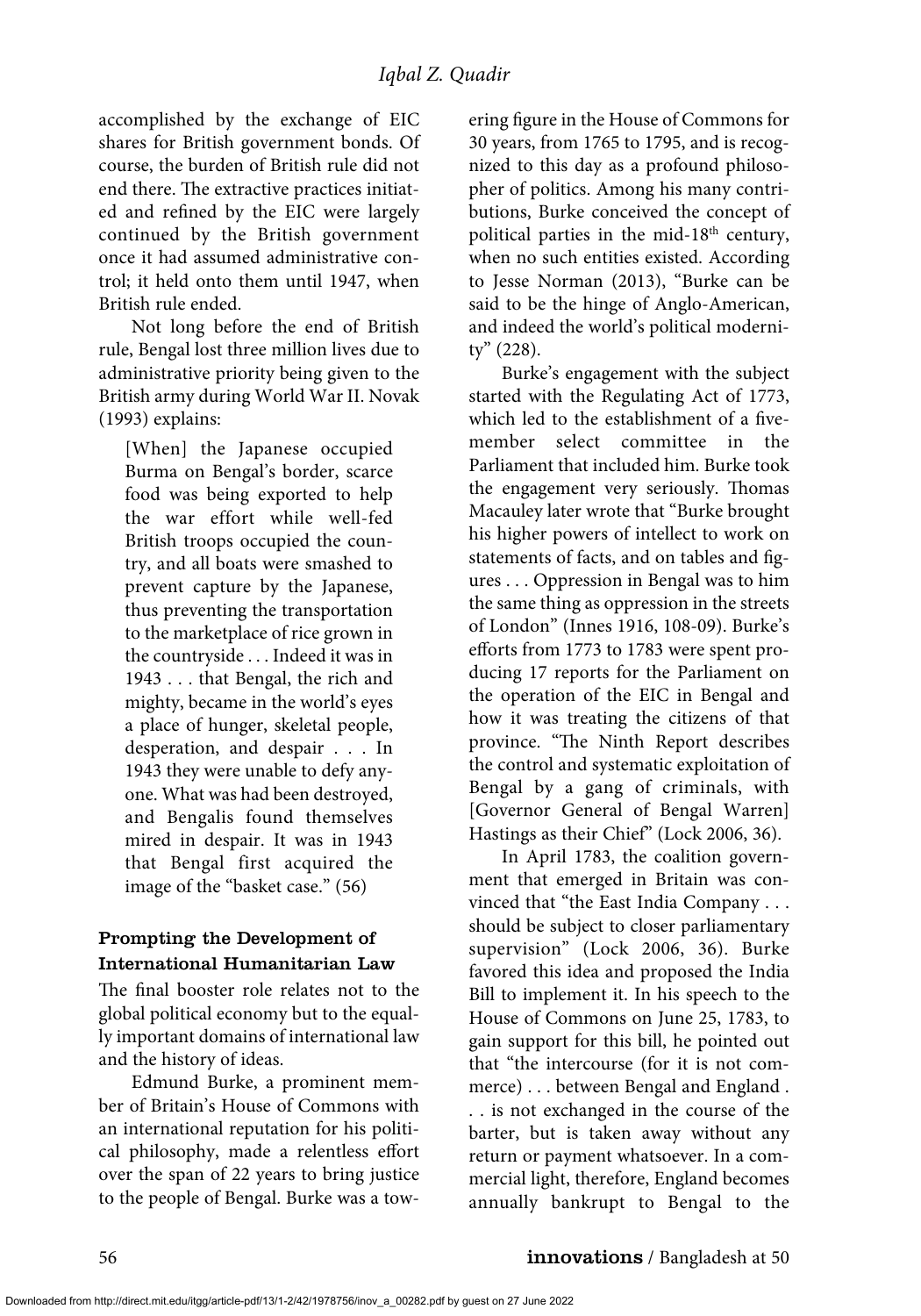amount nearly of its whole dealing; . . . [this is] tantamount to an annual plunder of its [Bengal's] manufactures and its produce" (Stanlis 1963, 431). In another speech to the House, on December 1, 1783, just prior to the vote on the bill, Burke described the British possessions namely, Bengal and the smaller adjacent province of Bihar—as "a people for ages civilized and cultivated—cultivated by all the arts of polished life, while we were yet in the woods. There have been . . . princes once of great dignity, authority and opulence . . . If I were to take the whole aggregate of our possessions there, I should compare it, as the nearest parallel I can find, with the Empire of Germany" (449- 50). His understanding of Bengal's civilization (and most probably India's, although the EIC primarily ruled Bengal at that time) led to his ambition "to form the Magna Carta of Hindostan," as he mentioned in the same speech.

However, the EIC's power was immense. In addition to the 2,000 shareholders, largely British elite, who earned handsome dividends from the EIC, "its power had only increased with the influx of new MPs from among the nabobs. After the 1774 general election there were twenty-six nabob MPs; after 1784 there were forty-five" (Norman 2013, 108). The word "nabob," derived from the Bengali or Indian word Nawab, referred to the nouveau riche who made their fortunes in the East. The "Bengal Squad," a collection of nabobs who constituted a large bloc of votes in the Parliament, apparently favored the election of Pitt the Younger as prime minister. Pitt was soft on the company, and Burke was "convinced that Pitt's victory in the 1784 election had been materially aided by the 'Bengal Squad'" (Lock 2006, 36).

The India Bill did not pass in 1783, and a new act was passed in 1784 under Pitt, "ostensibly leaving the company its commercial independence, and on political questions effectively subordinated . . . to a ministerial Board of Control" (Lock 2006, 36). In short, the company (not Britain) continued to rule Bengal. Faced with these failures and his discovery of the company's corrupt practices as he produced his reports, Burke decided to bring impeachment charges in 1786 against Warren Hastings, the Governor General of Bengal, which passed in the House of Commons and led to a long trial in the House of Lords, which lasted from 1788 to 1794. However, Burke failed again: Hastings was acquitted in 1795. Burke resigned from Parliament soon thereafter.<sup>6.</sup>

Given the Company's influence in the British government, Burke knew he could not convict the former governor general of Bengal: "He privately acknowledged from the outset that it was unlikely to secure a conviction: it would be difficult to obtain evidence from India admissible in an English court, and Hastings was supported by the King and had many friends in the government and across the Lords. But the trial would have such a high profile that conviction might not be necessary for success in the court of public opinion" (Norman 2013, 124).

Indeed, "by holding Warren Hastings pinned at the bar of the House of Lords for nearly eight years, Burke established the principle of accountability in a way that nobody connected with the government of India, or of the empire generally, would ever forget" (O'Brien 1997, 204). As Kirk (1997) argues, "Burke's eloquence, taught in every grammar school and public school, impressed upon the boys who would become colonial officers and members of Parliament some part of Burke's sense of duty and consecration in the civil, social order—with reference to India and empire" (120-21).

What is really telling about Burke's apparent failure is a comment by Adam Smith in *The Wealth of Nations*.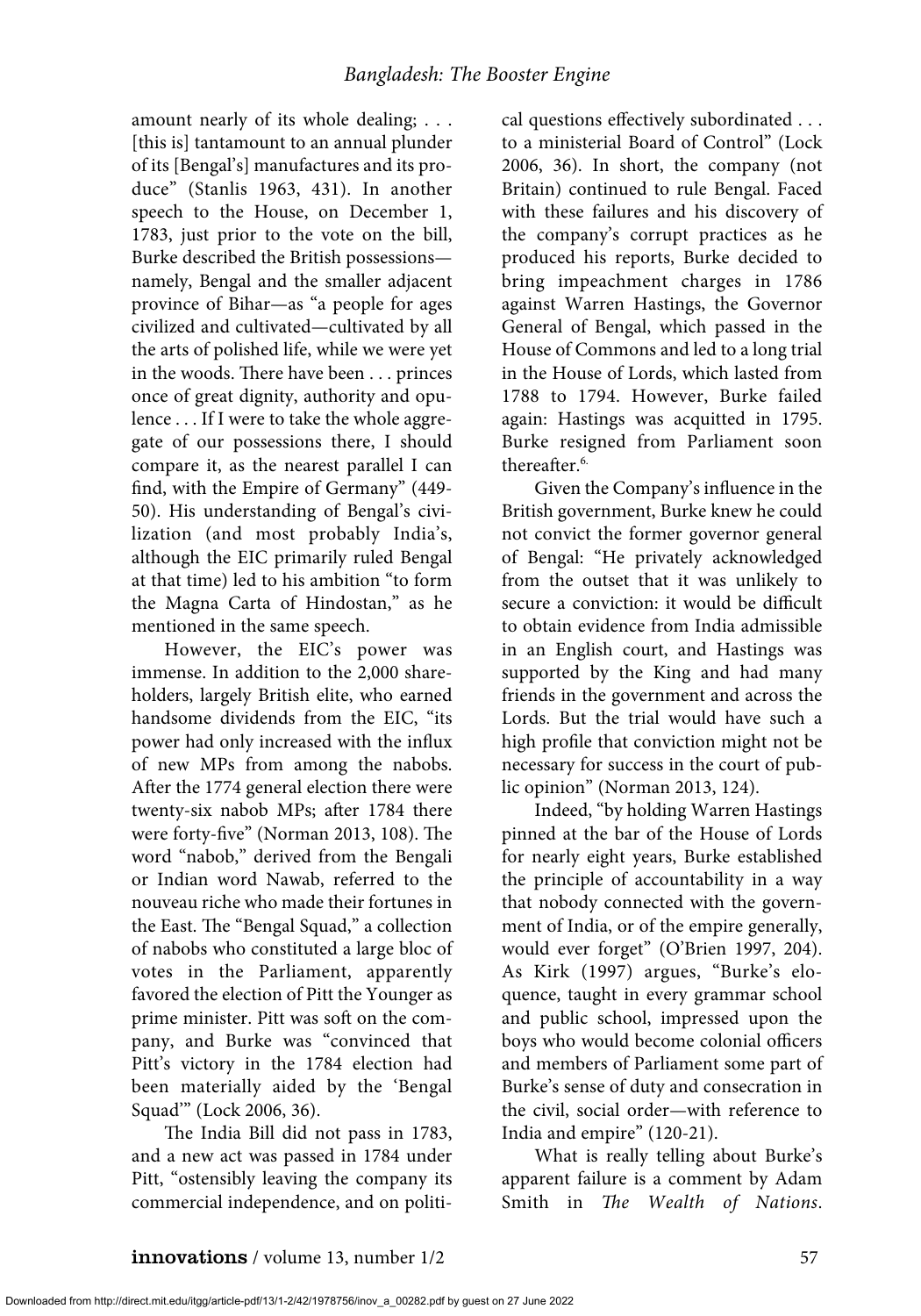Originally published in 1776, Smith added some new thoughts in subsequent editions over the next ten years*.* Smith had set out to write *The Wealth of Nations* to provide guidance to statesmen and legislators. He believed legislators would work virtuously and adopt policies in the interest of the whole nation, not according to narrow interests. He had championed private property and competitive commerce and despised monopolies like the EIC. He believed that legislators would take action against unfair dealings and promote national interests; his famous book, after all, was about the "wealth of nations" not about the "wealth of individuals." However, during the 1780s and after the first edition of *The Wealth of Nations* was published, when Smith saw that Burke had failed to pass the India Bill in late 1783 and that the friends of the EIC were getting their way, he must have been very disappointed to see that his legislative remedy was not working.

Although we have no evidence that Smith is referring specifically to Burke in the following comment, he clearly had become disillusioned with what the legislators could do:

This monopoly [is] like an overgrown standing army . . . formidable to the government, and upon many occasions intimidate the legislature. The member of parliament who supports every proposal for strengthening this monopoly, is sure to acquire . . . great popularity and influence with an order of men whose numbers and wealth render them of great importance. If he opposes them, on the contrary, and still more if he has authority enough to be able to thwart them, neither the most acknowledged probity, nor the highest rank, nor the greatest publick services can protect him from the most infamous abuse and detraction." (Sutherland 1993, 300)

In other words, Burke's attempt to take legislative action was not delivering the desired ends. Smith's faith in a legislative remedy was also not delivering those ends. Both men believed in the underlying human good and universal values, and they saw the institutions failing in the face of the unfettered private interests the EIC represented. However, the power of words, especially from someone as profound as Burke—who is known to be one of the best English orators of all time—left some memorable articulations of justice. These articulations have aided in the establishment of the international criminal courts, prosecution for crimes against humanity, and international human rights. As Hastings argued that British law did not apply outside Britain, Burke pointed to the natural rights of human beings, who should not be subject to arbitrary power no matter where they lived.

**Articulation of natural rights.** Burke addressed the House of Lords on December 1, 1783: "The rights of men that is to say, the natural rights of mankind—are indeed sacred things; and if any public measure is proved mischievously to affect them, the objection ought to be fatal to that measure . . . If these natural rights are further affirmed and declared by express covenants . . . they are in a still better condition . . . The things secured by these instruments may, without any deceitful ambiguity, be very fitly called the chartered rights of man" (Stanlis 1963, 444).

**Argument against arbitrary power.** Burke addressed the House of Lords on February 16, 1788: "He [Hastings] have arbitrary power! My Lords, The East India Company have not arbitrary power to give him; the king has no arbitrary power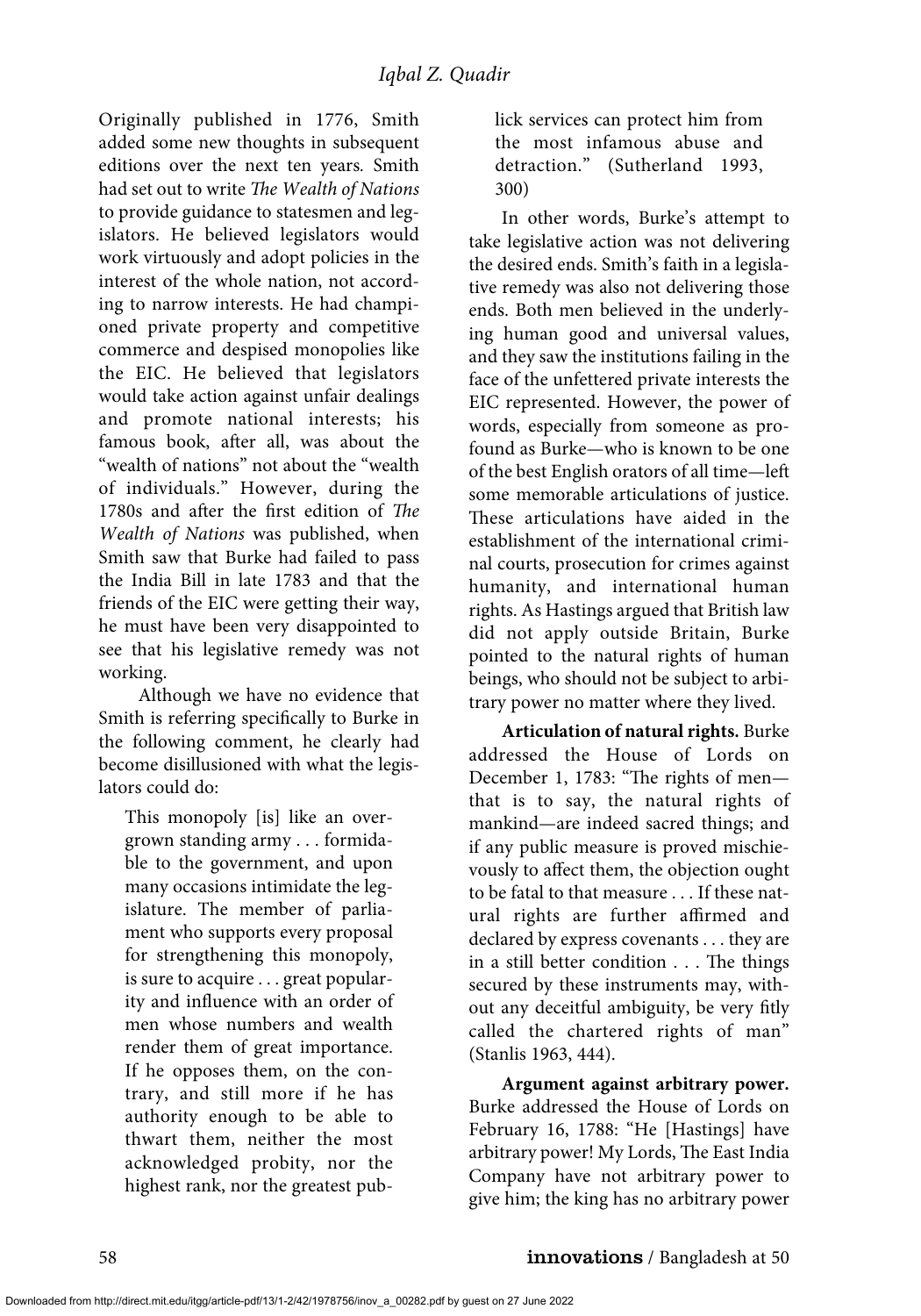to give him; your Lordships have not; nor the Commons, nor the whole legislature. We have no arbitrary power to give, because arbitrary power is a thing which neither any man can hold nor any man can give. No man can lawfully govern himself according to his own will; much less can one person be governed by the will of another" (Stanlis 1963, 477-78).

**Morality independent of geography.** Burke spoke during Hastings' impeachment trial: "Your lordship know that these gentlemen [Hastings and his men] have formed a plan of geographical morality, by which the duties of men, in public and private situations, are not to be governed . . . by their relation to mankind, but by climates, degrees of longitudes, parallels, not of life, but of latitudes: as if, when you have crossed the equinoctial, all the virtues die . . . as if there were a kind of baptism, like that practiced by seamen, by which they unbaptize themselves of all that they learned in Europe, and after which a new order of system of things commenced . . . This geographical morality we do protest against . . . the laws of morality are the same everywhere, and that there is no action which would pass for an act of extortion, of peculation, of bribery, and of oppression in Europe, Asia, Africa and all over the world" (O'Brien 1997, 195-96).

On the surface, Burke's efforts in the British Parliament may have been thwarted, but his arguments and articulation have lived on. Burke's language on natural rights and his criticism of arbitrary power and geographical morality have boosted the cause of universal human rights through the international courts. The sacrifices made by the people of Bengal contributed to the history of ideas and are now enshrined in enduring codes of international law.

# FROM FAMINE TO A FIRM FOUNDATION

I began this essay by framing Bangladesh's role in global history over the past three centuries as that of a booster engine that propelled the countries of the West—particularly Great Britain forward into modernity, only to have those substantial contributions go largely unrecognized if not entirely forgotten. Even the people of Bangladesh largely lost track of Bengal's substantial role in global history. By 1971, when Bangladesh achieved independence, foreigners saw the country as little more than a very poor place with even poorer prospects. A *Time* magazine article published on December 20, 1971, at the time of independence, noted that "the danger to [Bangladesh's] economy lies mainly in the fact that it is heavily based on jute and burlap, and synthetic substitutes are gradually replacing both." There was every reason to be pessimistic. With the end of the widespread violence that had plagued the country during most of 1971, including acts of genocide perpetrated by the Pakistani military, ten million refugees were now returning from India. They came home to partially destroyed highways, bridges, railroads, and ports; uncultivated fields; and, for the majority, the prospect of earning little more than \$100 per year, even in peacetime.

Given these circumstances, I have always wondered how Sheikh Mujibur Rahman, the father of Bangladesh, could garner sufficient mental strength and imagination to envision building a prosperous country based on equity and fairness—what he called Golden Bengal. That mental strength must have been truly extraordinary, enabling Sheikh Mujib not only to push forward his agenda of reestablishing the Golden Bengal but also to endure many imprisonments, whose collective length amounted to more than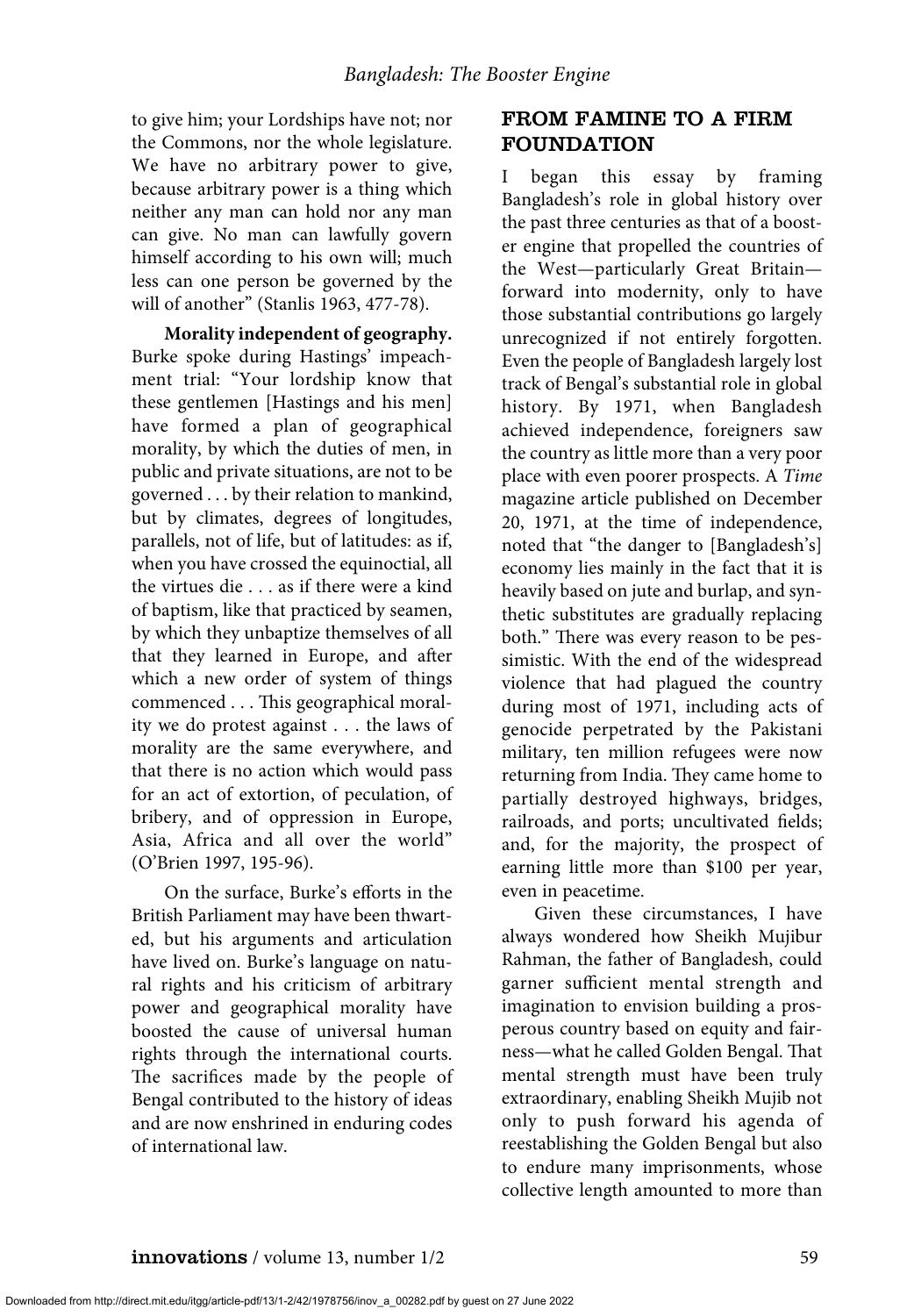half the time during his years of struggle which lasted from 1947 to 1971. Having reflected on this question throughout my life, I began to think about writing this essay. I believe at least a partial reason for his drive lies in Sheikh Mujib's appreciation of Bengal's history. That knowledge of history gave him a firm footing for his innate abilities: extraordinary courage, a sense of justice and fairness, and empathy for others.

Sheikh Mujib was one Bengali who retained an appreciation for the historic role of Bengal. He could see people's selfesteem destroyed through expropriation and oppression, and he wanted to restore it. This was not just a matter of empathy. It had a practical side. He believed that, as a leader, if he restored people's selfesteem through equity and fairness, they would have the capacity to restore the country to its historic prosperity. After all, the original prosperity in Bengal was built by people's hard work and virtually nothing else, in an environment that was by no means ideal but was conducive enough to allow initiative to flourish. In my own small way, following Sheikh Mujib's lead, I share this often-ignored aspect of Bangladesh's history in the hope that it will let the younger generation see their country from a different perspective and help restore their self-esteem.

In 1939, two prominent leaders of the Indian independence movement, including Huseyn Shaheed Suhrawardy, visited Gopalganj district and made a mark on a 19-year-old student named Sheikh Mujib. Suhrawardy, who later became the chief minister of Bengal and prime minister of Pakistan in the 1950s, took an interest in the young man, and Sheikh Mujib, in turn, found a mentor in him.

During the famine of 1943, Suhrawardy was the minister of civil supplies for Bengal. He quickly set up special food outlets and gruel kitchens and made other efforts to manage the crisis. At that time, the 23-year-old Sheikh Mujib was a student at Calcutta Islamia College under Calcutta University. His response to the famine was to volunteer, day and night, distributing what limited assistance existed to the hungry. In his book *Unfinished Memoirs,* written during some of his 18 episodes of imprisonment, Sheikh Mujib recalled how the British had prioritized the wartime movement of arms and soldiers over the transport of food, which contributed to the famine:

The English had given priority to war efforts and for them the people of Bengal came second. As far as they were concerned, precedence would have to be given to the movement of arms. Trains would therefore first allot arms and ammunitions. Only the leftover space could be used for the movement of food grain. The English were locked in a battle and Bengalis would have to die of hunger as a consequence. And this the land that was once fabled for its resources! When the East India company annexed Bengal . . . [it] was so rich that a wealthy businessman from Murshidabad [almost certainly Jagath Seth, whose name was mentioned earlier in this essay] could buy the city of London. And now I saw what we were reduced to: mothers dying in the streets while their babies still suckled; dogs competing with people for leftovers in garbage dumps; children abandoned by their mothers who had run away or sold them, driven by hunger. At times, they failed to do even that since there would be no buyers . . . What were we to do? We distributed our hostel leftovers among the famished, but how far could that solve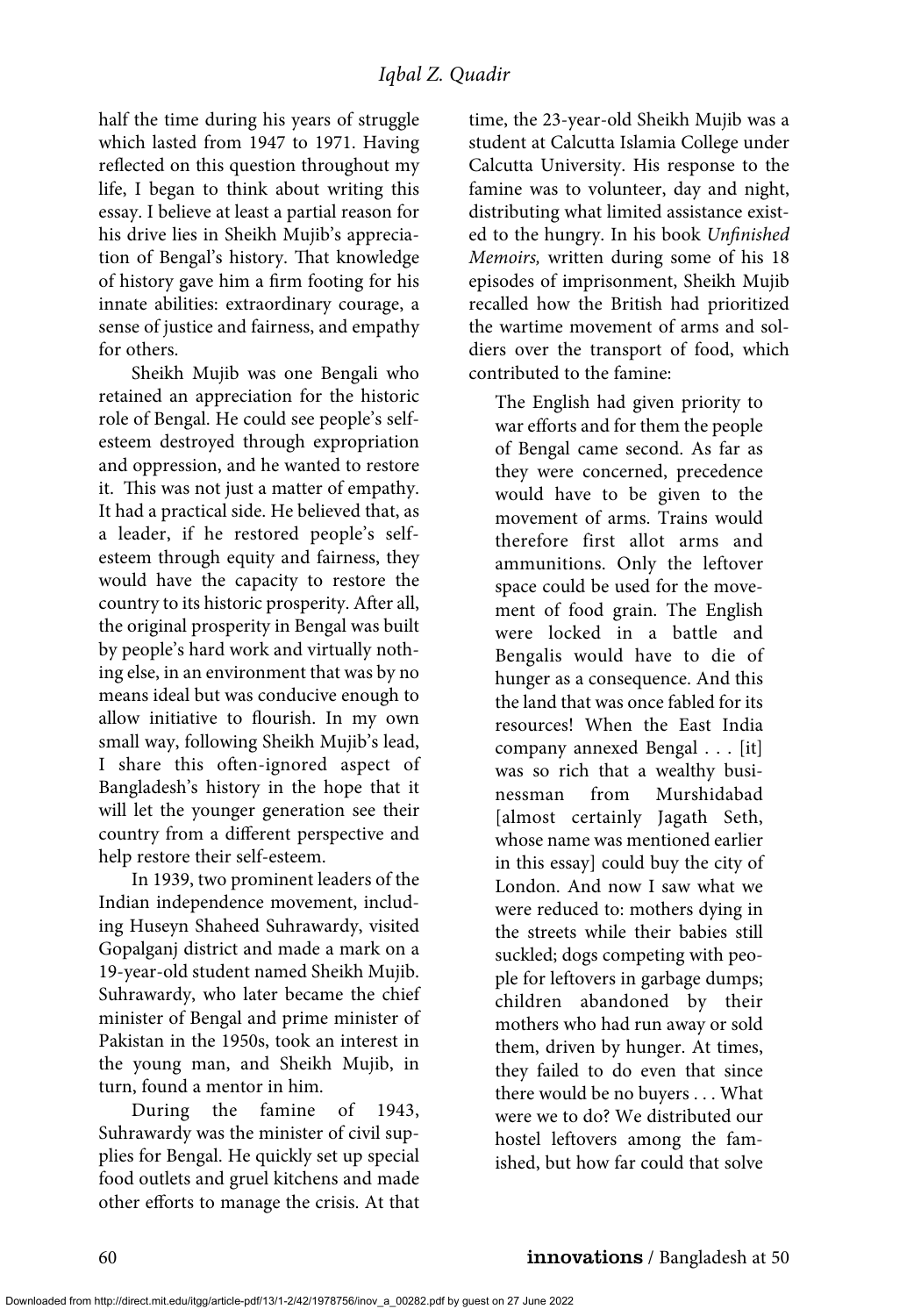such a massive problem? (Rahman 2019, 17-18)

Echoing the account of the 1943 famine by other authors, one can see that Sheikh Mujib was very aware of Bengal's past prosperity and thus its future potential if that potential were allowed to blossom. Yet he also recognized the painfully limited effects of his own charitable efforts. Ironically, the 1943 crisis was a great teacher. It not only pointed out that people did not have food, it also clearly showed that they did not have rights and thus did not obtain justice. Bengal's history taught him that the country deserved better and the people deserved better. The country had clearly descended to a far enough low point, that the need to ascend back was just as clear. Fundamental change, and not just simple charity, was needed.

This experience and his exposure to Suhrawardy four years earlier, along with other factors, pushed him into politics even before he graduated from college in 1947. Among other roles, Sheikh Mujib was the general secretary of the student union of his college in 1946.

In *Unfinished Memoirs,* Sheikh Mujib also provides an account of his own birth and his family that mirrors the decline of the larger Bengal:

[The] Sheikh family was once wellestablished [, which] can be deduced from the fact that buildings made from small bricks dating from the Mughal era are part of the family heritage. There were four such buildings once . . . [One] of these buildings has collapsed and now houses poisonous snakes. Most members of our extended family no longer have the wherewithal to keep these buildings standing. Many of them now lived in tin-roof houses surrounding these crumbling buildings. I was

born in one of these houses . . . From family elders as well as the lyrics of songs sung by local bards, I managed to find out how the Sheikh family plummeted in status of great wealth to proprietors of ruins. (Rahman 2019, 2)

Thus, Sheikh Mujib's family history and that of the country must have combined in his mind. Both his family and the country had fallen into ruin over a period of 200 years. That history had a simple message: he, the country, and the people deserved much better. This, I believe, gave him his profound sense of self-worth and self-assuredness, which extended to his countrymen as a result of his naturally empathetic personality.

From 1947 on, Sheikh Mujib fought many political battles, the first being the right to have Bengali as a national language in Pakistan. The Pakistani government sought to impose Urdu—the language of a minority in West Pakistan—to be Pakistan's national language. Sheikh Mujib protested this and other policies that were discriminatory toward the people of East Pakistan. His natural ability to articulate people's concerns and aspirations became very evident, and people responded to his lead. The Language Movement, as it became known, was successfully led by Sheikh Mujib; the Pakistani regime withdrew the idea that Urdu would be the national language. People began to recognize his exceptional leadership qualities, and from then on he continually pressed for democratic rights and better economic opportunities for the people that included a proposal for a federated Pakistan in the 1960s that would give considerable autonomy to its eastern wing. Because of his persistent demand for these rights and opportunities, he spent 13 of the 24 years from 1947 to 1971 in prison. Eventually, in December 1970, under the supervision of the Pakistani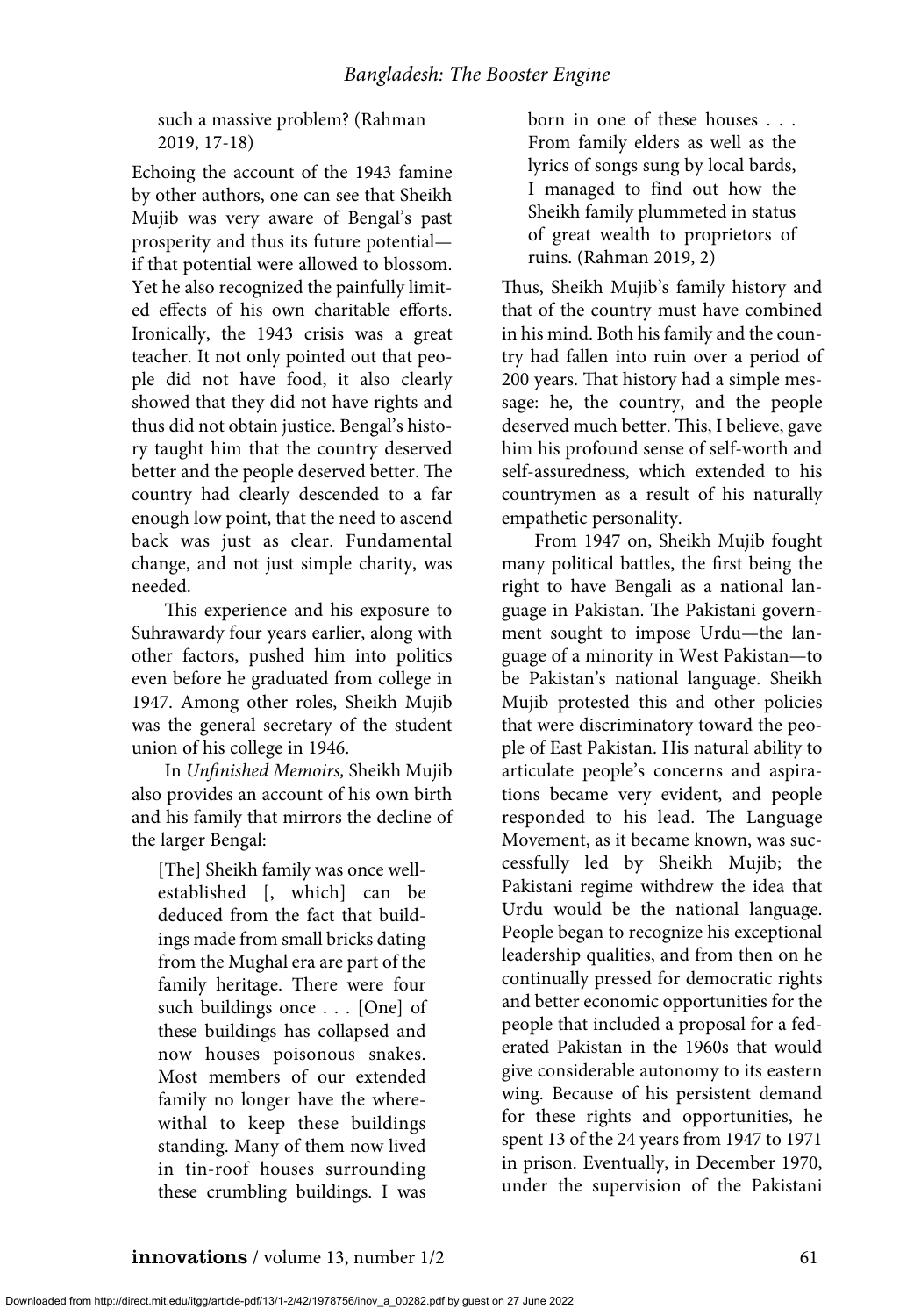military regime, an election was held in all of Pakistan. Sheikh Mujib won the majority and was declared prime minister elect by the military strongman.

The general expectation at the time was that power would be handed over to Sheikh Mujib in early 1971. However, after repeatedly refusing to hand over power, on the evening March 25, 1971, the military regime started a systematic elimination and subjugation of Bengalis. Over the following nine months, an estimated one million lives were lost ("Bangladesh: Out of War" 1971).

Bangladesh emerged as an independent country on December 16, 1971. The following month, Sheikh Mujib was released from a Pakistani prison. He returned to Dhaka to a heartfelt hero's welcome.

#### CONCLUSION

Sheikh Mujib believed in the people of Bangladesh and in the restoration of their rights and self-esteem. He believed that if the self-esteem of the people were restored by the country's leadership through justice and equity, the people themselves would restore the country to its historic prosperity. His vision and thinking became Bangladesh's foundation.

Although Sheikh Mujib was tragically killed in 1975, his vision lives on. His daughter, Sheikh Hasina, is the current Prime Minister. She has proven her own extraordinary leadership qualities while holding the helm for nearly 20 years, with some interruptions. She inherited her father's faith in the people and in creating an environment where their self-esteem is restored and their imagination, ingenuity, and industriousness unleashed. In the last 50 years, the GDP of the country has multiplied by nearly 50 times, from \$9 billion in 1971 to nearly \$450 billion by the end of 2022. Life expectancy in Bangladesh

today stands at 73 years (47 years in 1971), and the literacy rate among people aged 15-24 is at 95% (36% in 1981). By these and many other measures of economic and social progress, Bangladesh comes out ahead of Pakistan and India; back in 1971, Bangladesh lagged significantly behind these countries.

Over the past 300 years, the people of Bangladesh have learned through real sacrifices that material wealth can be lost, but the worst loss is of the self-esteem necessary to rebuild. Most sensible adults are careful that they do not hurt their children's self-esteem, which is an essential trait when trying to find one's solid place in the world. The same is true for a nation. In the case of a nation, one key element for its self-esteem is its history. Fortunately, Bangladeshis have an impressive history, and their founding father had strong faith in himself and in his people. Guided by an able leader, these strengths are enabling Bangladeshis to continue to lift themselves higher. As the nation celebrates its  $50<sup>th</sup>$  year, the rest of the world is beginning to notice.

#### REFERENCES

- Acemoglu, Daron, and James A. Robinson. 2012. *Why Nations Fail.* New York: Crown Publishers.
- Beckert, Sven. 2015. *Empire of Cotton: A Global History*. New York: Vintage Books.
- Frankopan, Peter. 2015. *The Silk Roads: A New History of the World.* London: Bloomsbury
- Frey, Carl Benedikt. 2019, *The Technology Trap.* Princeton, NJ: Princeton University Press.
- Hobsbawm, Eric J. 1999. *Industry and Empire: From 1750 to the Present Day.* New York: New Press. Originally published in 1968.
- Kirk, Russell. 1997. *Edmund Burke: A Genius Reconsidered.* Wilmington, DE: Intercollegiate Studies Institute.